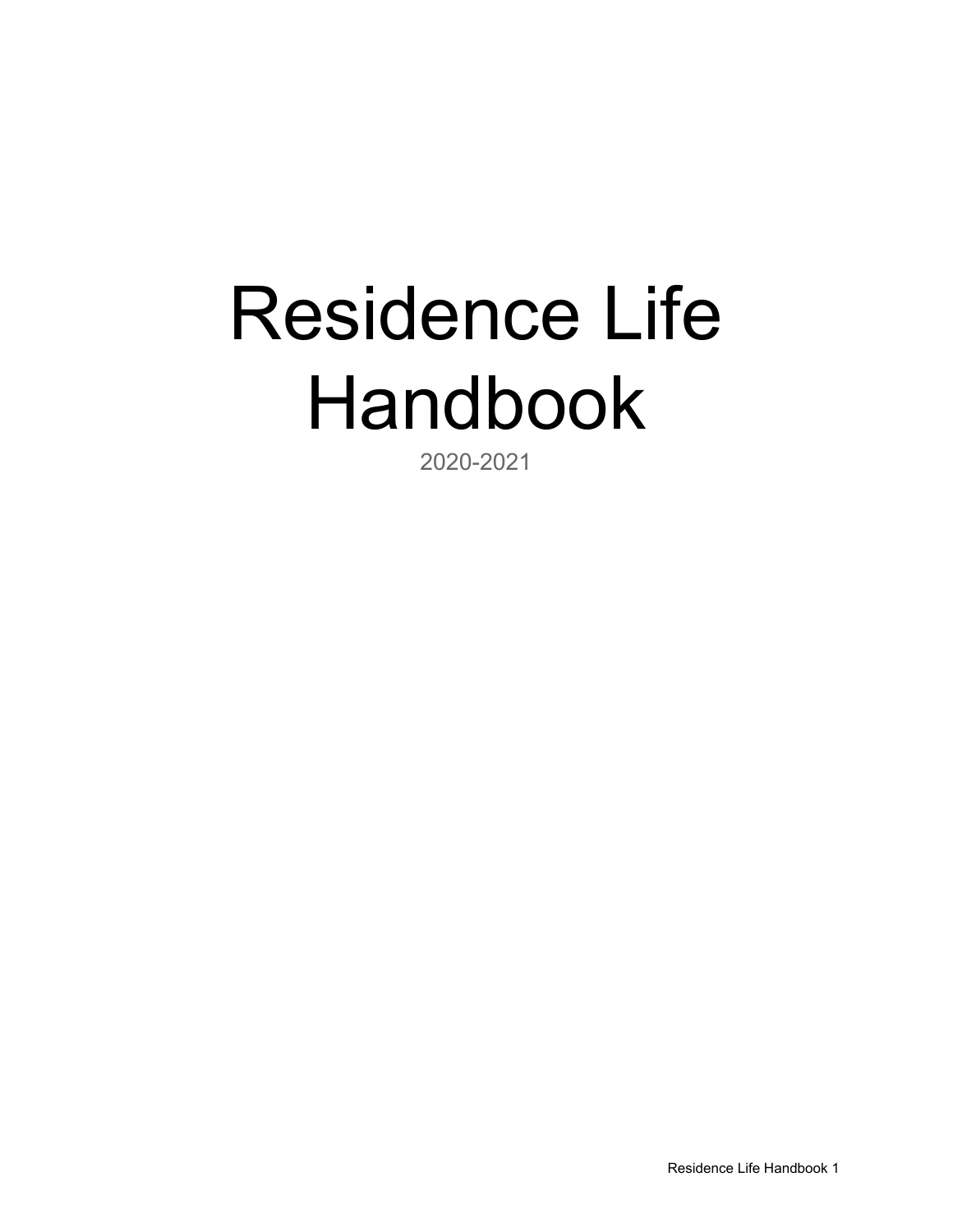# **Table of Contents**

| Ι. | Introduction                                        | 3               |
|----|-----------------------------------------------------|-----------------|
| Ш. | <b>Residential Living</b>                           | 4               |
| Ш. | <b>Residential Community Standards</b>              | 5               |
|    | A. Alcohol                                          | 5               |
|    | B. Drugs                                            | $6\phantom{1}6$ |
|    | C. Bicycles                                         | 6               |
| D. | Damages and Charges                                 | $\overline{7}$  |
|    | E. Fire Safety Policies                             | $\overline{7}$  |
|    | F. Furniture                                        | 9               |
|    | G. Canvassing, Peddling, or Solicitation            | 10              |
|    | H. Residential Community Standards                  | 11              |
| L. | Confiscated                                         | 11              |
| J. | Entry to Room, Suite, and/or Apartment              | 12              |
|    | K. Gambling                                         | 13              |
|    | <b>Guests and Visitors</b>                          | 13              |
|    | M. Heating and Air Conditioning                     | 14              |
|    | N. Identification                                   | 15              |
|    | O. Key and Access                                   | 15              |
|    | P. Noise                                            | 16              |
|    | Q. Pets                                             | 17              |
|    | R. Room Condition Forms                             | 17              |
|    | S. Room And Suite/Apartment Care                    | 17              |
| Т. | Sports                                              | 17              |
|    | U. Theft and Vandalism                              | 18              |
|    | V. Non-Compliance with Temporary COVID-19 Policies. | 18              |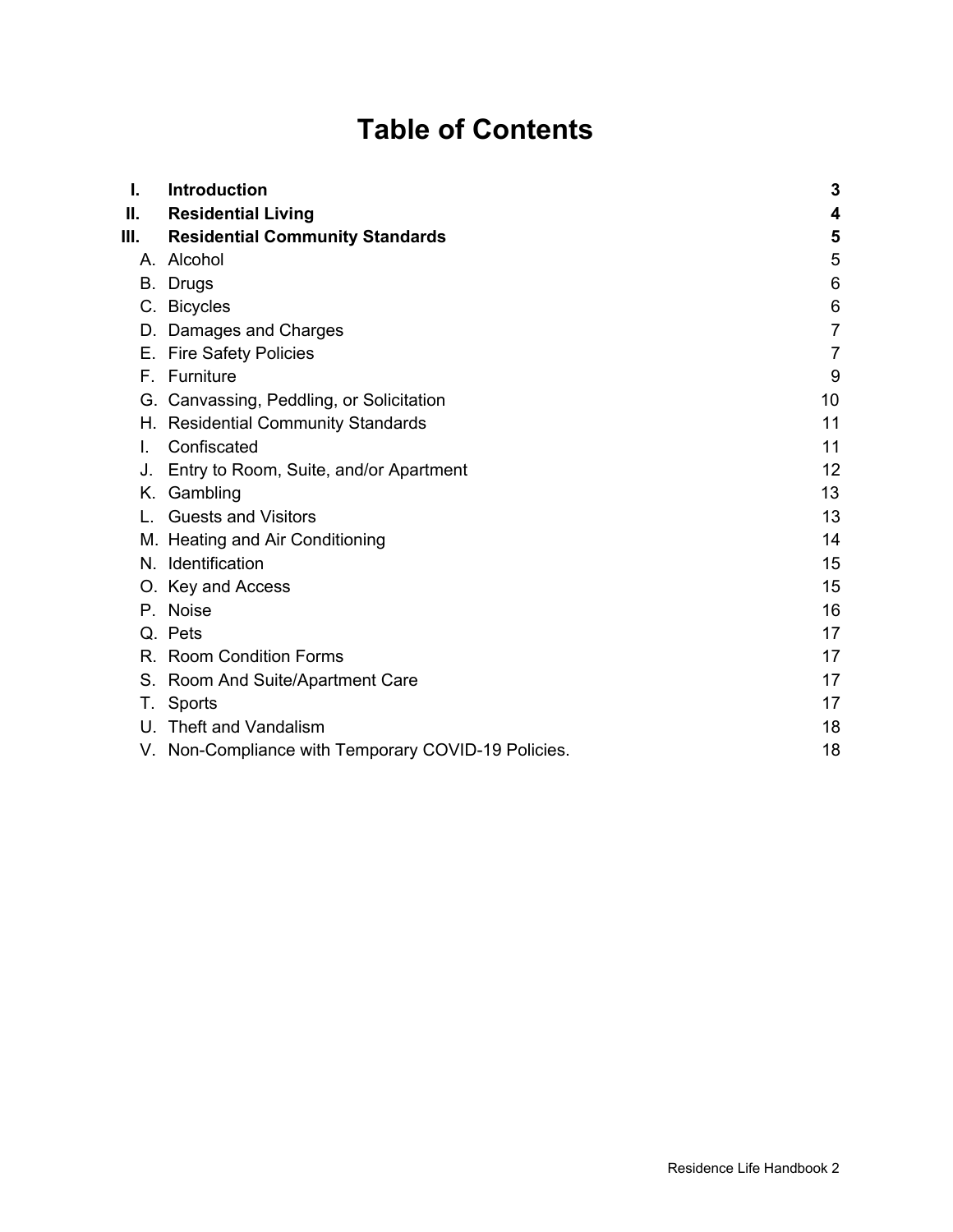# <span id="page-2-0"></span>I.Introduction

Welcome to Illinois Tech! We are so excited to have you living with us on campus. The Office of Residence Life is excited to offer many great programs, resources and living communities that will enhance your campus experience, personal development, and academic success while on campus!

This handbook is designed to help you better understand the policies and procedures necessary to promote the safety, security, and wellbeing of all our residents. Residence Life enriches life for residents by providing support services and leadership opportunities that foster community development, academic success and personal growth.

It is important that students enter the residence halls with a willingness to communicate, be open to community needs, and learn from each other. Illinois Tech offers many opportunities to grow in cultural competence and to appreciate diversity. You will have the opportunity to interact with individuals from all over the country and the world.

The Residence Life staff is here to assist you in taking full advantage of all the resources the Illinois Institute of Technology offers. Whether you are a first year student or pursuing a graduate degree, we are confident we offer an environment that will enhance your overall experience.

We hope that you will enjoy your time in the halls and encourage you to stop by theResidence Life office to get to know our staff. We all work here because we enjoy our interactions with students and want to make your college experience all that it can be!

## Mission

The Office of Residence Life fosters a safe and inclusive learning-focused community. We complement the academic mission of Illinois Tech and promote responsibility for self, others, and the University community.

## Learning Outcomes

The Office of Residence Life aspires to deliver a co-curricular experience that cultivates:

- **Responsibility for self:** Students will recognize opportunities for making reflective decisions, understand the impact of their decisions, and be empowered to engage in self-advocacy.
- **Responsibility for others:** Students will identify and design ways of engaging in healthy relationships with others from diverse backgrounds and show an understanding of how their behavior affects others. Students will take initial steps to resolve conflicts with others without seeking outside assistance.
- **Responsibility for the University community:** Students will deploy their knowledge and talents to improve the Illinois Tech community and to mobilize others to create and contribute to a safe community.

The contents and policies of this handbook are subject to modification throughout the academic year. In the event of changes, the most recent version of the Residence Life Handbook will be available in PDF format at <https://web.iit.edu/housing/resident-resources>

## Residential Communities

Residence Life provides a variety of community options for residents, including:

#### **Carman Hall (CA)**

#### Community Desk Phone Number: 312.808.6321

Carman Hall is a residential community for graduate students, undergraduate students over the age of 23, and students with partners and/or children. The building features studio and 1-bedroom + den units with kitchens, and is fully furnished. The Carman Hall community provides residents of varying class levels and life stages to interact.

#### **George J. Kacek Hall (KH)**

Community Desk Phone Number: 312.808.

George J. Kacek Hall, named after alumnus George J. Kacek (EE '54, M.S. '55), will be opening its doors for the first time in August 2020. Kacek Hall is a legacy Ludwig Mies van der Rohe building revitalized by alumnus and College of Architecture Professor Dirk Denison. It imbues classic modernism with a vibrant, new living experience for first- and second-year students.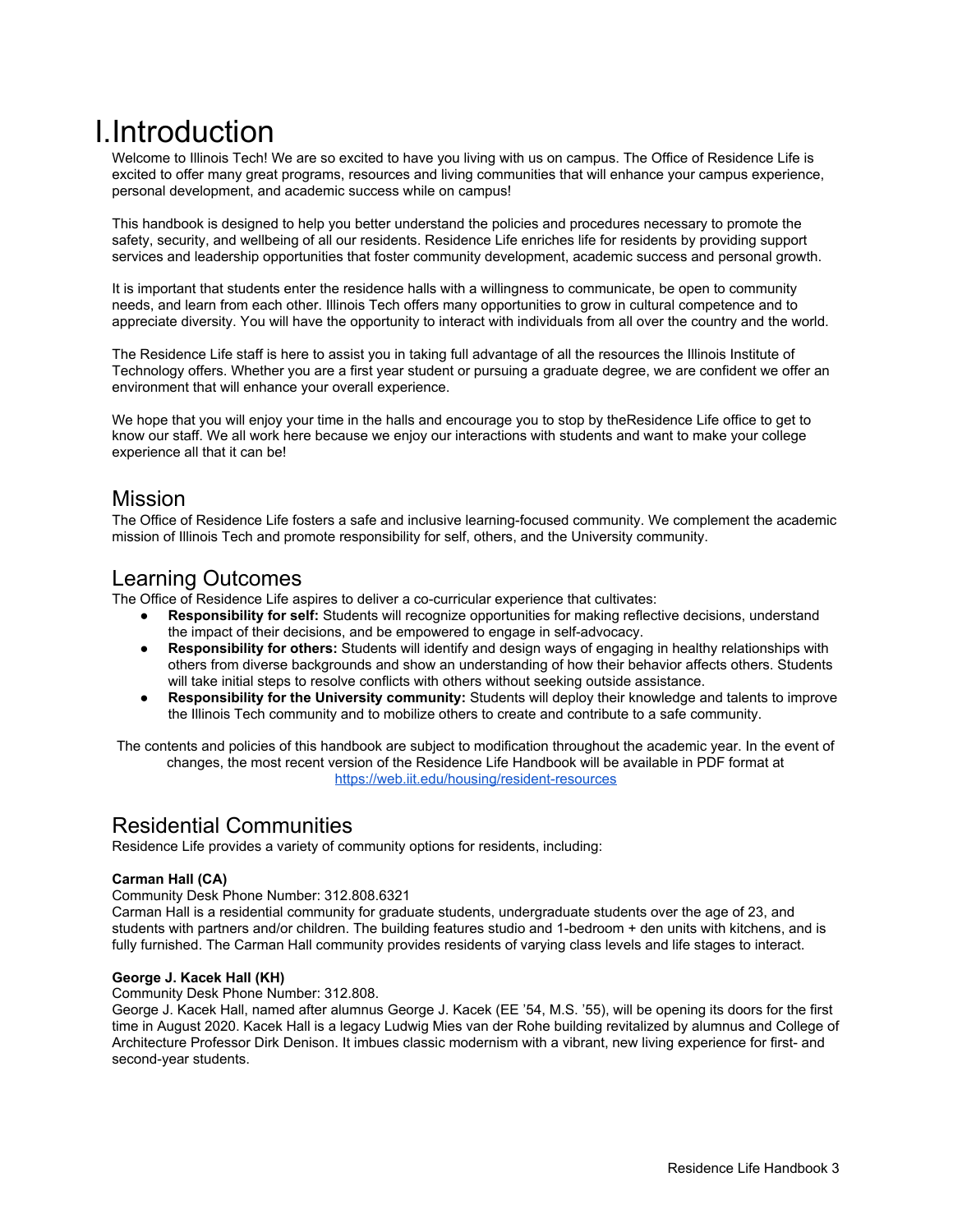Each floor has two large lounges for social interaction and studying. The "social lounges" are located on the south side of each floor. The "study lounges" are on the north side of the building, touting amazing views of downtown Chicago. There is a mix of single-, double-, and triple-occupancy spaces and common-use bathrooms.

#### **Gunsaulus Hall (GU)**

Community Desk Phone Number: 312.808.7492

Gunsaulus Hall is a community for both graduate and upperclassmen undergraduate students. The building features studio, 1-bedroom, and 2-bedroom units with kitchens, and is fully furnished. The Gunsaulus Hall community provides residents of varying ages and class levels to Interact.

#### **Jeanne and John Rowe Village (RV)**

RV- North Community Desk Phone Number: 312.808.7485

RV- Middle Community Desk Phone Number: 312.808.7486

RV- South Community Desk Phone Number: 312.8087487

RV consists of three five-story buildings facing State Street and backing up to the Chicago Transit Authority's Green Line elevated train. The buildings include two suite style buildings (two students per room with two rooms sharing a bathroom) and one apartment-style building (one student per bedroom with shared living space). RV offers lots of unique spaces for residents to hang out, interact, and enjoy views of the Chicago skyline.

#### **McCormick Student Village (MSV)**

Community Desk Phone Number: 312.808.6500

MSV is comprised of five interconnected residence halls that provide an opportunity to connect and interact with a variety of people on a daily basis. The typical MSV residence hall room is a traditional double room (two students per room) with a community bathroom. MSV has a variety of common spaces (large and small) for residents to study, socialize, recreate, and relax.

#### **Greek Quad**

Any student who is a member of a fraternity or sorority may move into their respective organization's chapter home after their first semester of membership. The Greek Quad is home to two sorority houses, which the Illinois Institute of Technology owns and operates. The 6 fraternity homes are operated by their individual chapters and housing corps.

## <span id="page-3-0"></span>II.Residential Living

Residence Life at Illinois Tech offers on-campus housing for undergraduate and graduate students in McCormick Student Village (MSV), Jeanne and John Rowe Village (RV), Gunsaulus Hall (GU), Carman Hall (CH), and the Alpha Sigma Alpha (ASA) and Kappa Phi Delta (KPD) sorority houses.

Living on campus is convenient and offers residents an excellent opportunity to interact with other residents from various backgrounds and cultures. Enhanced personal growth and the formation of lifelong friendships make on campus living a truly rewarding experience.

#### **Residence Life Handbook**

The Residence Life Handbook provides resident guidelines and expectations in tandem with the Room and Board Contract. A copy of the Room and Board Contract is available online at:

[web.iit.edu/housing/resources/residence-agreement](https://web.iit.edu/housing/rates-contract-terms). All material contained in the Room and Board Contract is integral and binding. Each resident is responsible for becoming familiar with all provisions of the Room and Board Contract. Residents must also comply with the Illinois Tech Code of Conduct, Rules and Regulations and/or other Residence Life/Illinois Tech policies as set forth in the Room and Board Contract, the Residence Life Handbook, the Code of Academic Honesty, and Illinois Tech Student Handbook: iit.edu/student\_affairs/handbook

The information, policies, rules, and regulations contained or referenced within the Residence Life Handbook apply to all residents, visitors, and guests within and around Residence Life facilities, regardless of academic college, program, or affiliation.

The Residence Life Handbook is not a contract, and the Office of Residence Life reserves the right to amend, modify, change, or revoke any statement contained therein. Any policies, practices, procedures, rules or regulations listed in Illinois Tech publications are subject to periodic review and modification. Effort will be made to provide appropriate supplements and announcements indicating major alterations in current policies, practices, procedures, and regulations. Residents will be held to the latest policy.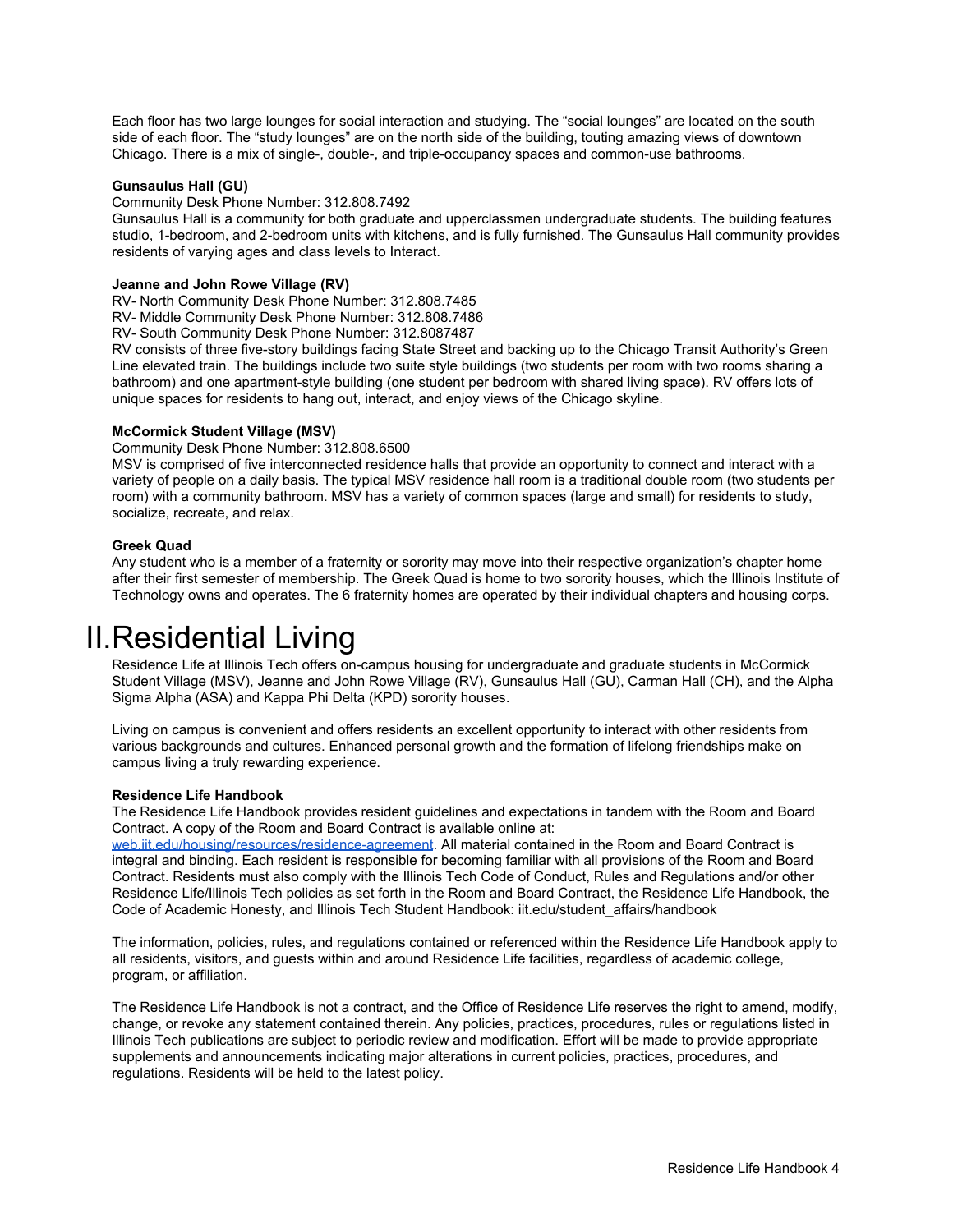#### **Residence Life**

Residence Life operates student, conference, and guest housing. Residence Life staff collaborates with students to develop community, provide educational opportunities, and maintain the residence halls. In addition to the residence halls, Residence Life coordinates operational, facilities, and custodial efforts with two university- affiliated sorority houses on the Greek Quad, as well one fraternity chapter room housed within MSV.

#### **Residence Hall Association**

The Residence Hall Association (RHA) is a student organization that promotes residents' interests and fosters a sense of community within McCormick Student Village (MSV), Jeanne and John Rowe Village (RV), Gunsaulus Hall (GU), and Carman Hall (CH). All students who live in MSV, RV, GU, and CH are automatically members of RHA. Everyone is encouraged to participate as a floor representative or active member by attending general body meetings, planning social and educational events, and participating in local, regional, and national conferences.

In the past years, RHA has planned popular events like the Boat Cruise, Haunted House, and Ice Cream socials. RHA also provides a voice for students living in the residence halls to constructively give feedback about relevant concerns such as housing improvements, policy changes, and dining options. RHA coordinates a video lending library for the use of campus residents. RHA members work closely with Residence Life as well as Resident Advisors and Dining Services to make on-campus living a great experience for everyone.

<span id="page-4-0"></span>For more information about the Residence Hall Association, please visit: [rha.iit.edu](https://hawklink.iit.edu/organization/RHA)

# III.Residential Community Standards

The Office of Residence Life welcomes all students to become part of the on-campus community at Illinois Institute of Technology. Being a part of the on campus community is an opportunity to develop life-long relationships, meet new people from a variety of backgrounds, and have access to resources on campus.

Inherent to the success of this community is an acknowledgement of the responsibility that residents have for their behavior/conduct and how it affects the community in which they live. Primary emphasis is placed on the educational and developmental progress of the resident and is part of the educational mission of Illinois Tech. Increased understanding of self and others has the strongest potential for educational impact.

## <span id="page-4-1"></span>A. Alcohol

Illinois Tech encourages the responsible use of alcoholic beverages within the campus community. These are the established guidelines regarding the possession and consumption of alcohol in the residence halls.

- 1. If alcohol is being consumed or possessed, all people present must be 21 or older, in accordance with Illinois State Law.
- 2. Guests (regardless of age) cannot bring alcohol into the residence halls.
- 3. Common source containers of alcohol or mass consumption devices (e.g. kegs, barrels, beer bongs, etc.) are not allowed.
- 4. No alcohol or alcohol containers are allowed in common areas.
- 5. Individuals (including guests) who are not of legal drinking age are prohibited from consuming, possessing, or being in the presence of alcoholic beverages in the residence halls or areas immediately surrounding the residence halls.
- 6. If all assigned residents to a residence hall room are under 21, the possession or consumption of alcohol is prohibited within that room at all times regardless of the age of any guest or visitor.
- 7. Any person (student, visitor, or guest) under 21 may not be present in a room where alcohol is being consumed, unless it is that person's assigned place of residence and they are not consuming or possessing alcohol.
- 8. All people present in a room or area where an alcohol violation has occurred will be considered in violation, whether or not they have personally consumed alcohol.
- 9. Empty alcohol beverage containers may not be possessed by underage residents (this includes items used for decorative purposes), or present in a space where not all people present are 21 or older.
- 10. Guests who are of legal drinking age may possess and consume alcoholic beverages in the room of a host that is 21 or older. If a guest 21 or older is in possession of alcohol in an area other than the permitted specified location, the guest will be documented and asked to dispose of the alcohol. Provided that the guest is compliant and has not infringed upon any other policies, said guest will not be banned from the residence halls.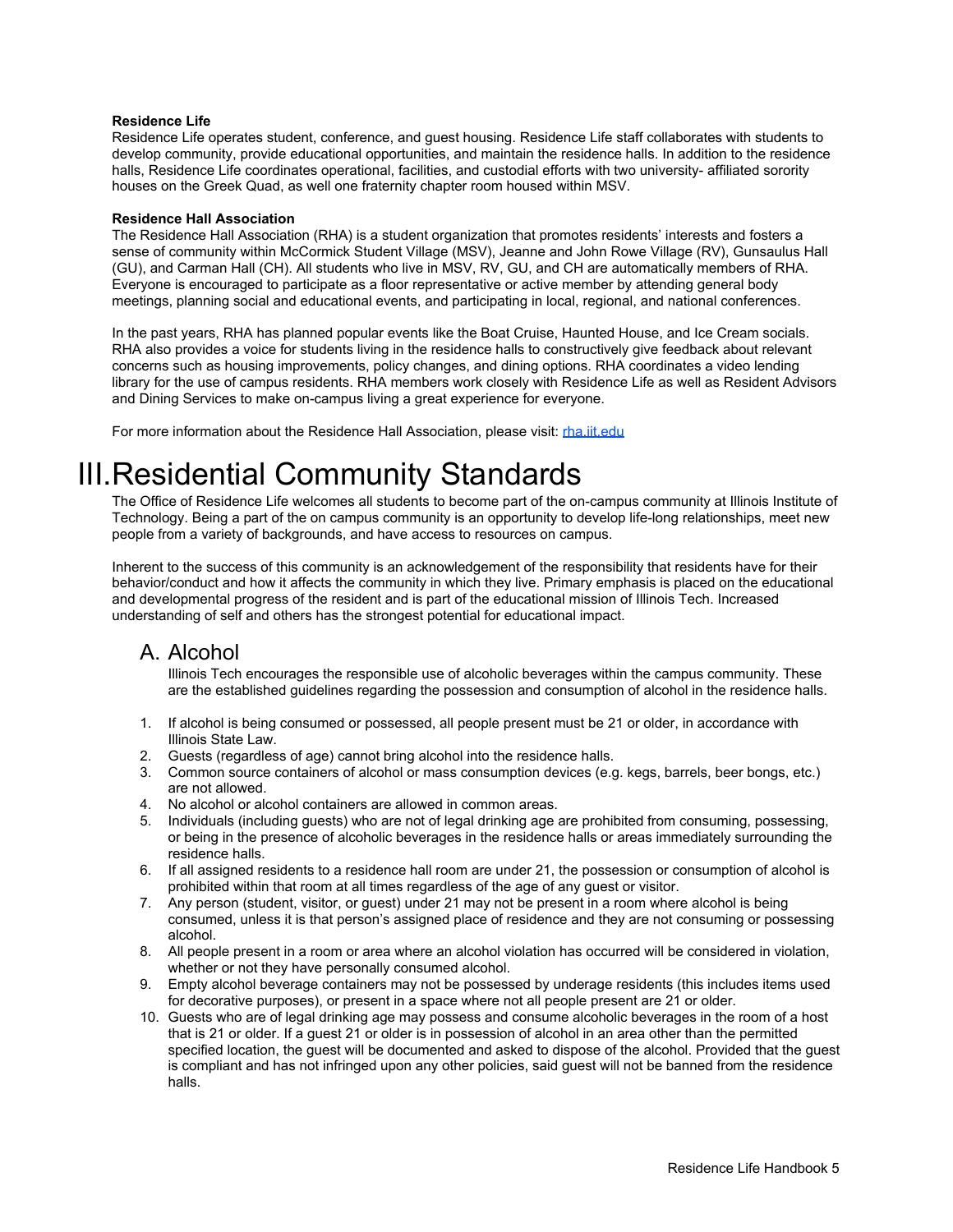- 11. Guests are prohibited from bringing alcoholic beverages into the residence halls. Guests who attempt to bring in alcohol may not be allowed entry to the residence halls until a Residence Life staff member is able to process the incident.
- 12. Distribution from or possession of common source containers (e.g. barrels, bowls, jugs, beer-bongs, kegs or mini-kegs, wine boxes, etc.), are not permitted and will be disposed of by residents or guests present during the policy violation under the direction of Residence Life staff.
- 13. Consumption or possession of open alcoholic beverages or empty alcohol containers, other than for purposes of recycling empty containers, by residents or guests in hallways, lounges, community kitchens, elevators, stairwells, corridors, basements, roof decks, the MSV courtyard or public areas is prohibited.
- 14. Kitchens in Carman, Gunsaulus, Kacek Hall, and RV South are considered common areas. Alcohol is not permitted in these areas (including the refrigerator) if all residents and guests in the suite/apartment are not of legal drinking age.
- 15. Transportation of alcoholic beverages to a resident's room from outside the building is only allowed by persons who are 21 years of age and older. Containers must be closed.
- 16. Transport of open alcohol containers (including alcoholic beverages in cups) from room to room or apartment to apartment is prohibited.
- 17. The playing of "drinking games" or other activities that increase the risk of excessive intoxication (such as beer pong, flip cup, etc.) is prohibited in the residence halls no matter the age of the residents or guests.
- 18. A resident, visitor, or guest who consumes alcohol off campus and returns to campus intoxicated and poses a danger to themselves or others, causes a disturbance, or otherwise violates alcohol consumption is considered a form of self-harm that negatively impacts both the individual Illinois Tech policies, and may be documented for violating the alcohol policies. Excessive and the greater community. Residence Life reserves the right to contact medical personnel if deemed necessary.

If you or any other student, are struggling with alcohol or drug abuse, you can contact the Student Health and Wellness Center at (312) 567-5900 or visit: [iit.edu/shwc](https://web.iit.edu/shwc)

Please consult the Student Handbook for additional information about the alcohol policy: [iit.edu/student\\_affairs/handbook](https://web.iit.edu/student-affairs/handbook)

## <span id="page-5-0"></span>B. Drugs

Illinois Tech abides by the Drug Free Schools and Communities Act and therefore prohibits the use of marijuana and other drugs on campus (see Article II, Section 2(1)(b). Drug possession and use is strictly prohibited by Residence Life, and the following actions are prohibited:

- 1. The use or possession of any illegal drug or controlled substance (including marijuana) in and around Residence Life facilities.
- 2. Being present in a room or area where drugs are being used or possessed (all people present may be held responsible for the behavior and/or the objects in the area even if they are not engaging in drug use or possession of paraphernalia).
- 3. The possession of any drug paraphernalia, including but not limited to bongs, 'blowtubes', pipes, and homemade devices.
- 4. The use of Residence Life facilities to manufacture, process or distribute any drug, controlled substance, or drug paraphernalia.
- 5. Improper use of prescription or "over-the-counter" drugs (such as Adderall, Oxycontin, etc.) is prohibited. This includes being in use or possession of prescription drugs prescribed to another person.
- 6. Possession, use, or sale of narcotics or dangerous drugs and marijuana is prohibited.

A Resident found to be in possession, use, or sale of narcotics or dangerous drugs within and around Residence Life facilities, may have their Room and Board Contract terminated immediately and will be responsible for all cancellation terms of the contract.

If you or any other student, are struggling with alcohol or drug abuse, you can contact the Student Health and Wellness Center at (312) 567-5900 or visit: *iit.edu/shwc* 

Please consult the Student Handbook for additional information about the alcohol policy: [iit.edu/student\\_affairs/handbook](https://web.iit.edu/student-affairs/handbook)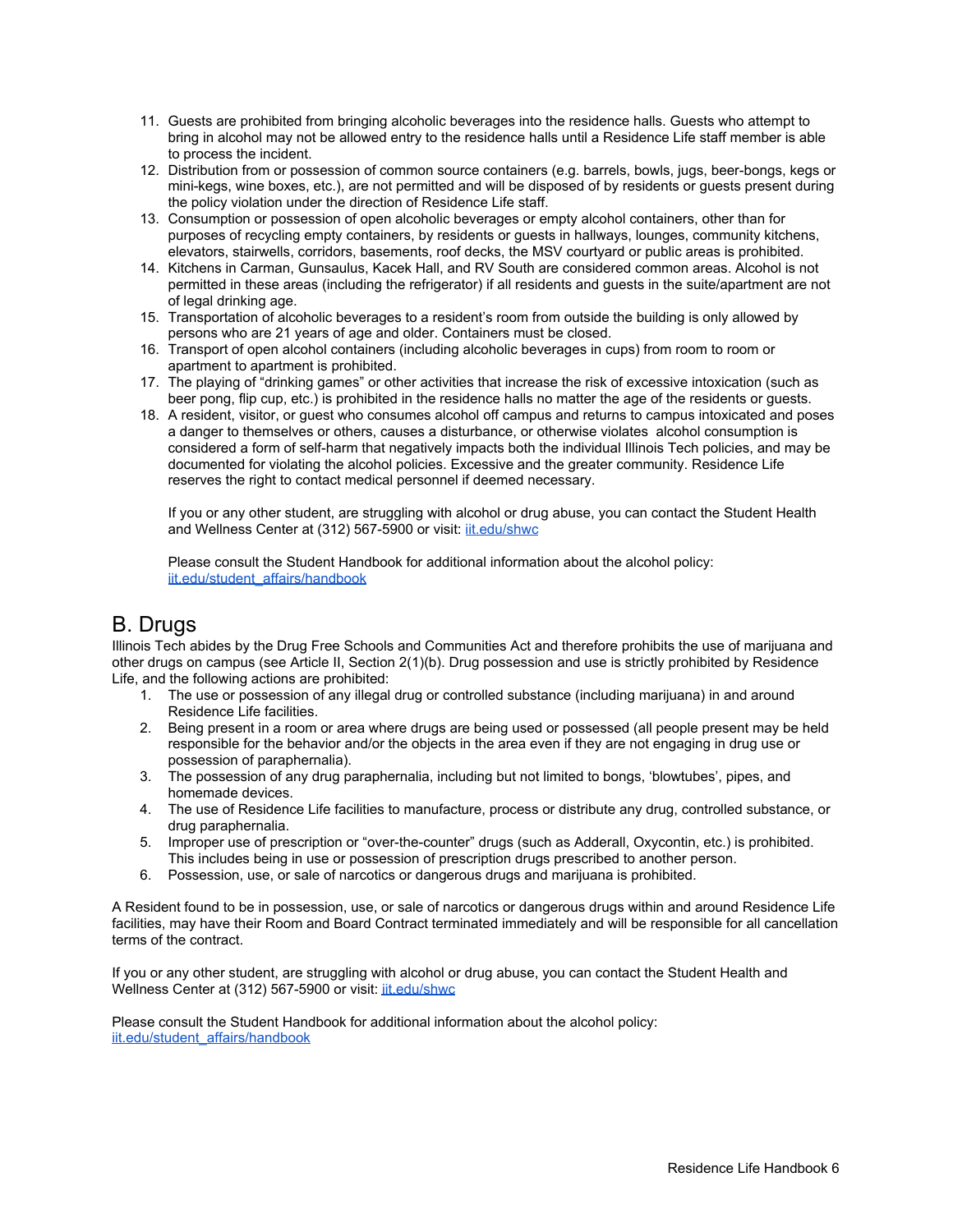## <span id="page-6-0"></span>C. Bicycles

It is recommended that bicycles be stored in the areas provided outside of the residence halls in a manner as not to obstruct free passage of pedestrians and vehicles.

- 1. Bicycles may not be chained/locked to anything except the bike racks provided.
- 2. Bicycles may not be left on bicycle racks outside of contract dates.
- 3. Bicycles left on-campus outside of a resident's contract dates may be removed, donated, and/or disposed of at the discretion of Illinois Tech staff.
- 4. If bicycles are stored in a room, suite, or apartment, they must be stored in a manner that does not obstruct safe exit of the room, suite, or apartment in case of emergency.
- 5. Bicycles may not be ridden inside the residence halls or other campus buildings.

For more information about the Bicycle Use and Abandoned Bicycle Policy, please click [here.](https://web.iit.edu/sites/web/files/departments/general-counsel/policies/procedure_c6_bike_policy_and_abandoned_bikes.pdf)

## <span id="page-6-1"></span>D. Damages and Charges

Abuse of university property within the residence halls may result in expenses beyond funds allocated for regular repair and upkeep. Excessive unit damage or poor cleanliness can also result in a resident losing their eligibility for campus housing or disciplinary action. The resident agrees to pay for any damages, lost property, or unnecessary service costs caused by the resident or the resident's guests/visitors, either due to accident, neglect, or intent to the residence rooms and common areas.

- 1. **Apartment/Room/Suite Damages:** A resident is responsible for any damage or loss that occurs during the resident's occupancy. A resident retains occupancy of a room, suite, or apartment from the moment the key is picked up until the key is returned. (An RV & Kacek resident retains occupancy from the start date of their contract until the resident checks out.) Any damage to room, suite, or apartment furniture, fixtures, and/or facilities will be billed to the person(s) responsible, or if the person(s) responsible cannot be identified, the charges will be divided equally among members of the room, suite, or apartment.
- 2. **Common Area Damages:** Lounges and other common areas (elevators, hallways, kitchens, restrooms, storage areas, stairwells, lobbies, etc.) are inventoried for damage prior to occupancy for the fall semester. Damage (e.g. furniture damage/loss, extensive housekeeping, or damage to building fixtures/surfaces, etc.) to common areas may be billed to the Student Accounts of members of the floor, building, or complex equally unless the person(s) responsible can be identified.
- 3. Residence Life assesses fees for reasons including, but not limited to the following:
	- Damages/Cleaning Fees
	- Disciplinary/Conduct Sanctions
	-
	- Early Arrival/Improper Check-In<br>○ Late Departure/Improper Check-○ Late Departure/Improper Check-Out<br>○ Lock-Outs/Lock Replacement
	- Lock-Outs/Lock Replacement
	- Policy/Contract Violations

Fees assessed by Residence Life will be notified by email and instructions for submitting an appeal will be included,if applicable. posted to the resident's Student Account and payment must be made through the Student Accounts Office.For more information can be found online at web.iit.edu/Office of Residence Life/maintenance

## <span id="page-6-2"></span>E. Fire Safety Policies

#### **1. Smoking**

Smoking (of any type, including electronic cigarettes, vaping, cigars, cigarettes, hookah, etc.) is not allowed anywhere in Residence Life buildings. People who smoke outside are expected to be respectful of entrances/exits, building windows/ventilation, and the effect that smoking can have on =other people. People who smoke are also expected to properly dispose of cigarettes and related materials. Smoking is prohibited within 15 feet of any entrance, window, or ventilation

#### **2. Cooking**

Residence Life encourages residents who choose to cook in the residence halls, to do so in a safe and responsible manner. Please see the following guidelines for cooking in the halls:

- Cooking should only occur in designated kitchen areas.
- Micro-fridges [include size requirements] may only be used as approved.
- Residents in Gunsaulus and Carman may provide their own microwave, provided it is stored and used only in the kitchen area. (Only one (1) microwave is permitted per unit.) Apartments in RV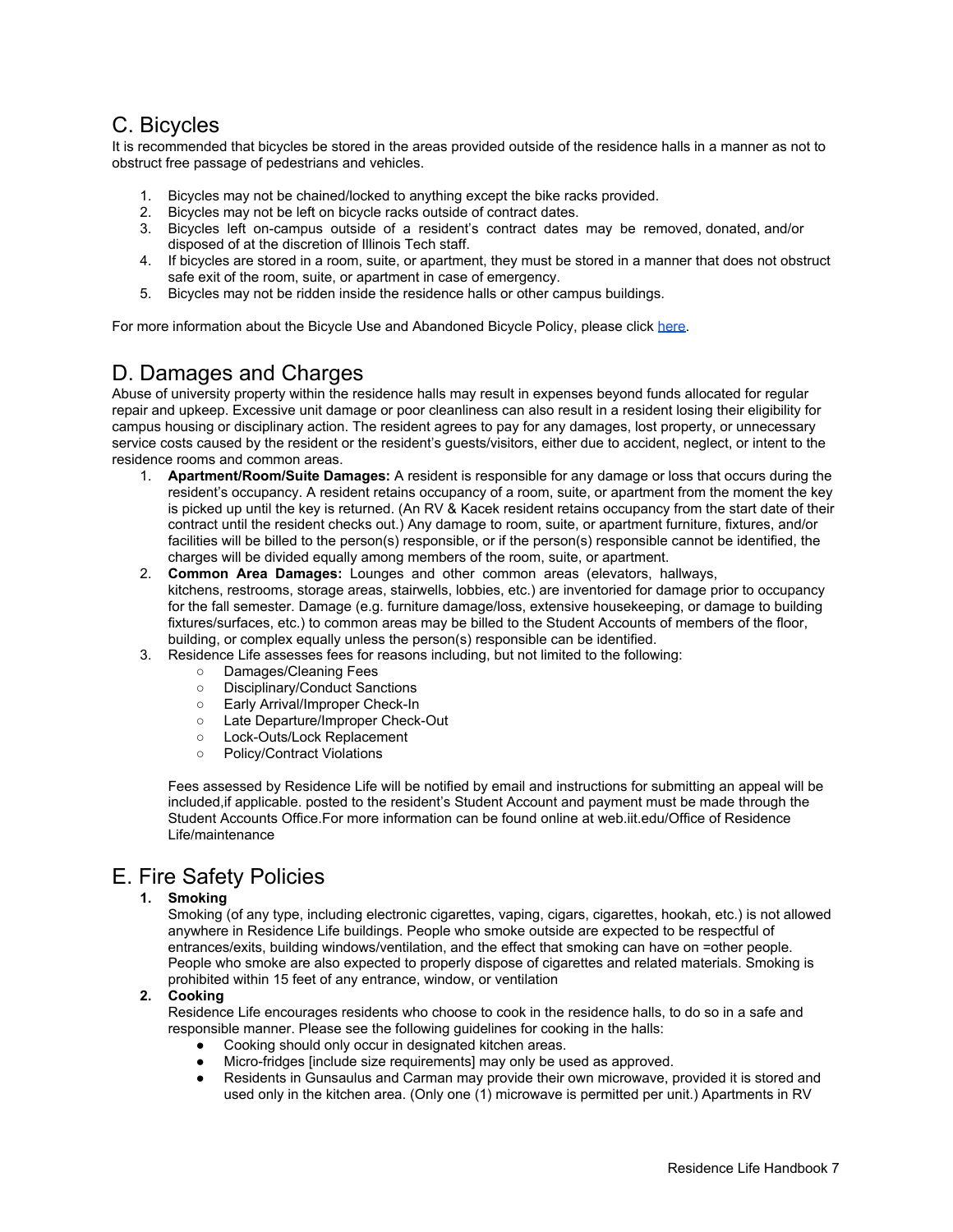(including studios in RV North and Middle and apartments in RV South) include microwaves in the kitchen area.

- Hot pots and any other appliance with an exposed heating element are prohibited in MSV, KH, and RV units without kitchens. These items are permitted only in units with kitchens and must only be stored and used in the kitchen area.
- There are two charcoal grills located in the MSV and GU courtyards. Residents using the grill must provide charcoal. There are six rooftop decks in the RV complex. Use of charcoal/gas grills and any other cooking devices is strictly prohibited on rooftop decks. Grills and charcoal may not be used or stored within the residence halls.
- Residents should not leave appliances (while in-use) or cooking food unattended.
- Creating or maintaining a fire or fire hazard (except as specifically authorized), including burning candles or incense or use of unauthorized (or misuse of authorized) appliances or heating devices, including toasters, microwaves, hot plates, and space heaters.

#### **3. Electrical Appliances and Equipment**

The Office of Residence Life is committed to safety; therefore, we restrict items and behaviors that could compromise safety. Possession of an item on the following list is prohibited:

- **● Approved Items**
	- Coffee Pots, Electric Tea Kettles, and Popcorn Poppers are allowed if they do not have an exposed heating element.
		- Rice Cookers (≤6 cups, no locking lid)
		- Crock Pots (≤4 quarts, no locking lid)
		- Stereos/Radios
		- Personal Computers
		- Televisions
		- Hair Dryers
		- Lava Lamps
		- Fans (Box/Tower/Rotating)
		- Humidifiers
		- Dehumidifiers (Provided by ORL)
		- Vaporizers
		- Vacuum Cleaners
		- Refrigerators (Compliant w/ policies) {Refrigerators over 3.0 cubic feet or 4.0 cubic feet if energy star rated}
		- Surge Protector
- **● Permitted only in units with kitchens (provided items are stored/use within kitchen):**
	- Toasters/Toaster Ovens
	- George Foreman (electric) grills
	- Hot plates (Unplug when not in use)
	- Deep Fryers
	- Waffle Irons
	- Microwave Ovens

#### **● Unapproved or restricted Items**

- Anything with an exposed heating element or open flame
- Anything hung from the ceiling, sprinkler, or sprinkler pipes
- Overloaded surge protectors
- Extension cords
- Firearms, fireworks, live ammunition, lighter fluid, or other combustible materials
- Microwaves (except in units with kitchen or as part of a MicroFridge from Bedloft.com)
- Deep fryers, hotplates, toasters/toaster ovens, waffle irons (except in units with kitchen)
- Pressure cookers or rice cookers with locking lids
- Space heaters, AC units (not provided by Office of Residence Life), or other auxiliary heating/cooling devices
- Candle warmers/burners and potpourri pots
- Flammable liquids and fuels
- Candles, lanterns, incense, (burned or not) and any other item that has an open flame.
- Decorations of combustible nature, when hung from the ceiling or overhead structures
- Combustible vegetation (e.g. evergreen trees, logs with dried bark, or birch logs)
- Walls covered with paneling or flammable materials
- Ignited smoking materials
- Inflatable pools
- Hookahs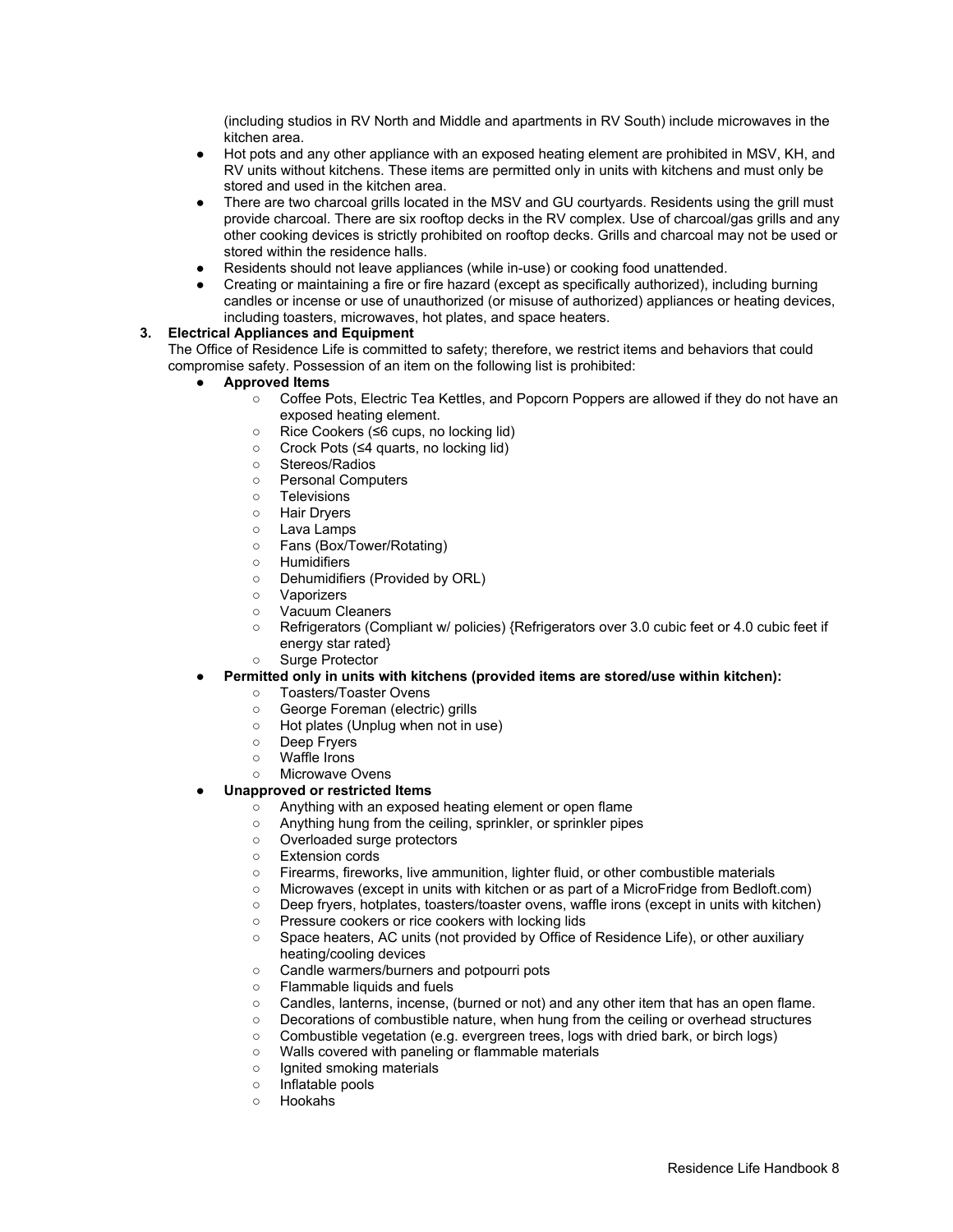- Halogen lamps, "octopus" or any lamp with soft plastic shades
- "Holiday", "twinkle", or "mini" lights
- Hammocks, placed in rooms, suites, or lounges
- Smoke or fog machines
- Waterbeds
- Motorized vehicles, unless authorized for use indoors by Disability Resources
- Treated lumber
- Grills, charcoal, propane, or starter fluid
- Soldering irons

Residents living in apartment units with kitchens may use approved small kitchen appliances provided they are stored and used only in the kitchen area. Residents living in the residence halls are also permitted to use certain small appliances, provided they are used safely. Residents are responsible for any damages caused by use or malfunction of these appliances.

It is impossible to list all items that are potential fire hazards, but in general, candles, appliances rated over six amps (700 watts), items with exposed heating elements, items without an automatic shutoff, or items not UL (Underwriters Laboratory) certified are prohibited. Residence Life reserves the right to prohibit and/or remove any items determined to cause a safety or fire hazard.

#### **4. Fire Fighting and Prevention**

Setting fires in and around the residence halls is prohibited (except in university-provided barbecue grills). Violations of this rule include setting fire to items on a room/suite/apartment door, bulletin board, and apartments; fires caused by a lit candle or cigarette, or any other flammable material in the halls. Placing false fire alarms or otherwise causing the fire alarm to be activated in a non-emergency endangers other students, staff, and the Chicago Fire Department officials. This behavior is one of the Serious Rule Violations and offenders are subject to relevant legal action under Illinois statutes and immediate Contract Termination.

- All residents and guests are required to participate in all fire/tornado drills/evacuations for which they are present.
- Disconnecting, covering, or tampering with a fire sprinkler, a smoke or fire detector unit, or 'screamer box' is prohibited; this is one of the Serious Rule Violations and offenders are subject to relevant legal action and/or immediate Contract Termination.
- Residents should immediately notify Residence Life if a smoke detector unit is not in operating condition by submitting a Maintenance Request. Removing a battery, covering, or otherwise rendering a detector inoperable is not permitted.
- Placing false fire alarms, interfering with the fire alarm system, with firefighters, or with fire-fighting equipment is one of the Serious Rule Violations and offenders are subject to relevant legal actions under Illinois statutes and immediate Contract Termination.
- Discharging a fire extinguisher unnecessarily (when there is no fire), stealing or taking a fire extinguisher are all considered to be one of the Serious Rule Violations and offenders are subject to relevant legal action and/or immediate Contract Termination.
- Suspending items from sprinkler heads, light fixtures, or pipes/vents is prohibited.
- Responsible use of all residence hall appliances (i.e. microwaves, stoves, washers, dryers, etc.) is required. Misuse of residence hall appliances, such as unattended cooking or overcooking of food, and overloading of washers and dryers, can result in damage to the machines as well as create safety hazards for residents (i.e. fires or flooding of common areas). Residents found to have misused a residence hall appliance will be held financially responsible for any damages incurred.
- Tampering with residence hall lights or light bulbs is prohibited. If a light is out or has to be changed submit a Maintenance Request.
- Residents should start to immediately evacuate in the event of a fire alarm.

#### **5. Stoves and Ovens**

Electric or gas cooking ranges are provided in on-campus apartments as well as select community kitchens. Residents should closely monitor food while it is cooking and ovens/stoves should be turned off when not in use. Cooking ranges are intended for cooking/baking and should not be used as an additional heat source. If you smell gas in your apartment/building, leave and contact Public Safety at: (312) 808-6363

## <span id="page-8-0"></span>F. Furniture

#### **1. Appliances**

Residence Life provides certain appliances in on-campus apartments. Additionally, residents are permitted to provide certain other appliances for their own use. These appliances are subject to restrictions determined by safety and health considerations. Residents are responsible for maintaining the cleanliness of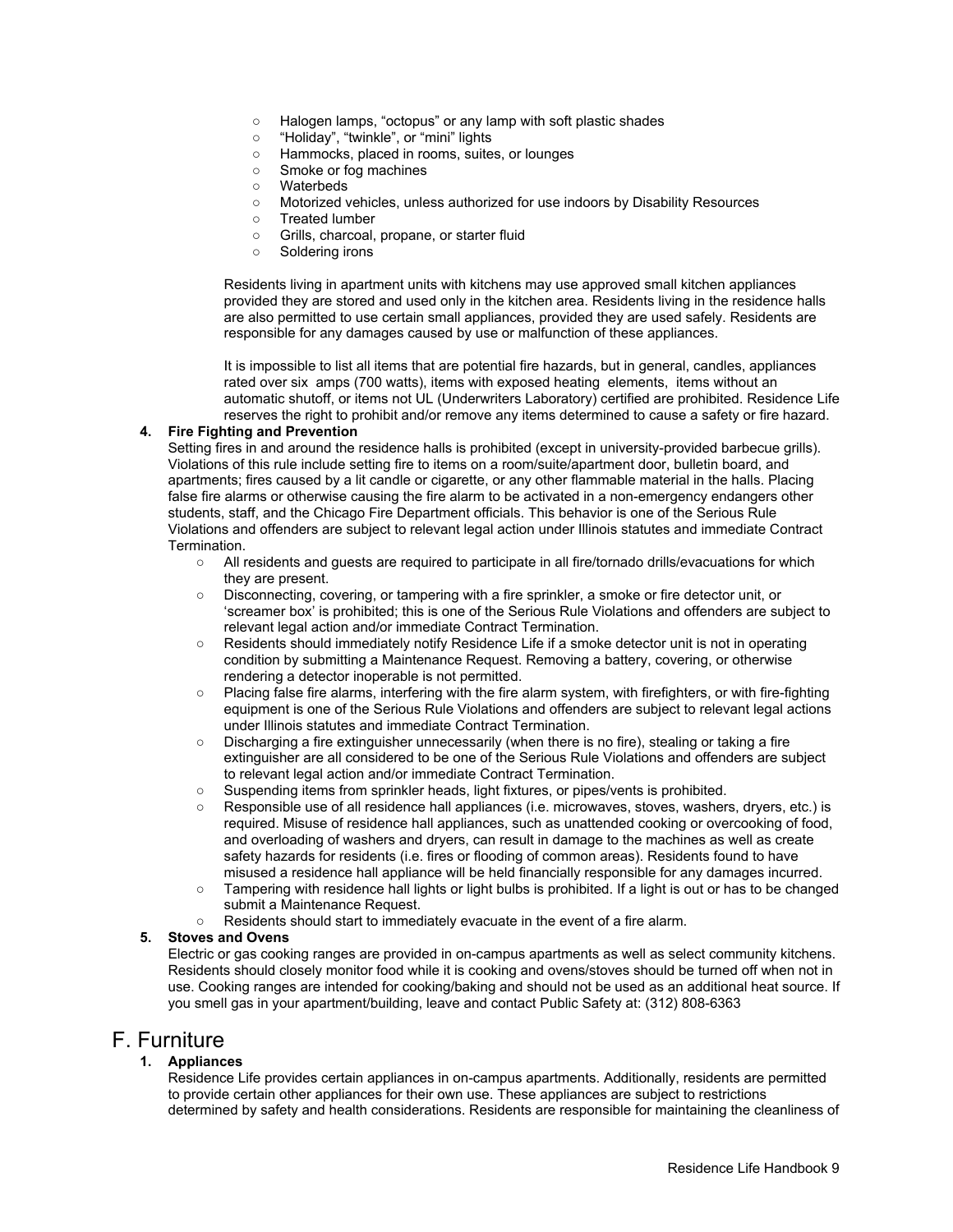their appliances and on a regular basis. Malfunctioning appliances should be reported to Residence Life by submitting a Maintenance Request. Appliances should be used and stored in such a way that they do not cause damage to rooms/apartments. In MSV, residents should be mindful not to place appliances on windowsills or on top of HVAC units, as spills may cause damage to HVAC units.

#### **2. Beds and Lofts**

Residents may not construct their own lofts. All residents who wish to loft their bed must rent a loft from Bedloft.com (For more information, see Lofts on page 22). However, Lofts are not recommended for Kacek Hall.

- a. Homemade lofts (or lofts rented from a vendor other than BedLoft) are not allowed.
- b. Beds bunked or raised above the level of the windowsill may not be placed parallel to the window in a manner that might enable accidental falling against the window/screen.
- c. Lofted or bunked beds must be at least 18" below any sprinkler heads, sprinkler pipes, or heating/air conditioning vents or pipes.
- d. Residents who choose to loft their beds may be subject to having said loft inspected.
- e. Waterbeds are prohibited.
- f. The desk chair and other furniture are not designed to be used as a ladder to access a loft. Damage to the chair or other furniture will be charged to the resident.
- g. The resident agrees to sole liability for all damages and injuries as a result of their construction of any other room/bed modifications.
- h. No furniture may be removed to accommodate lofts; bedposts must be stored in the room to which they are assigned.
- i. Due to furniture configurations, lofts are not offered in any building other than MSV.
- j. Lofts must be dismantled and bed posts reinstalled prior to checking-out.
- k. Bunked beds should be 'unbunked' prior to checking out.
- l. Any non-approved lofts will need to be removed by the resident immediately and may result in fees or charges assessed to the resident.

#### **3. Microwaves**

Microwaves are provided in apartments in RV South, MSV floor lounges, RV community kitchens, and the first floor lounge in Gunsaulus Hall. Students living in Carman or Gunsaulus Hall may bring their own microwave, provided that there is only one microwave per unit and it is stored and used in the kitchen area. Residents in residence hall units without kitchens may only have a microwave if it is part of a MicroFridge unit rented through bedloft.com. One MicroFridge is permitted per unit.

#### **4. Refrigerators**

Residence Life provides refrigerators in apartment-style units and may only be supplemented by additional refrigeration units with prior written approval. Students residing in residence hall units without refrigerators may bring their own mini-fridge or rent a MicroFridge (one per unit). Mini-fridges should not exceed 3.0 ft3 (or 4.0 ft3 energy star rated) and should not draw more than 2.0 amps. One (1) refrigerator is permitted per unit. Refrigerators are not to be placed in closets or stacked on furniture, and should be kept in the open areas of the room. Students who wish to rent a MicroFridge may visit: bedloft.com

Prior to winter break (or any extended period during which the resident expects to be absent from their room), the refrigerator should be unplugged, emptied, defrosted, and cleaned. Do not unplug refrigerators provided in GU, CH, and RV.

#### **5. Common Room Furniture**

Residence Life provides furniture in each lounge to be used by any resident. All furnishings and fixtures must remain in the room they are assigned to at all times. Furniture in lounges and common areas must not be removed from the room they are located in. Furniture in common areas include chairs, tables and couches.

## <span id="page-9-0"></span>G. Canvassing, Peddling, or Solicitation

Under no circumstances will anyone other than Residence Life or University staff members be allowed to canvass, peddle, or solicit door to door within the residence halls (this includes all resident and common areas). This includes placing flyers or door hangers throughout the residence halls. Persons interested in hanging flyers or door hangers must contact the Office of Campus Life (OCL) for a complete list of guidelines for flyer approval, etc. The number for the Office of Campus Life is (312) 567-3720. Generally speaking, residents and student organizations are encouraged to advertise events throughout the residence halls. The following guidelines apply to postings within the residence halls:

- All postings must be approved by the Office of Campus Life.
- Postings larger than 11x17 inches must also be approved by Residence Life.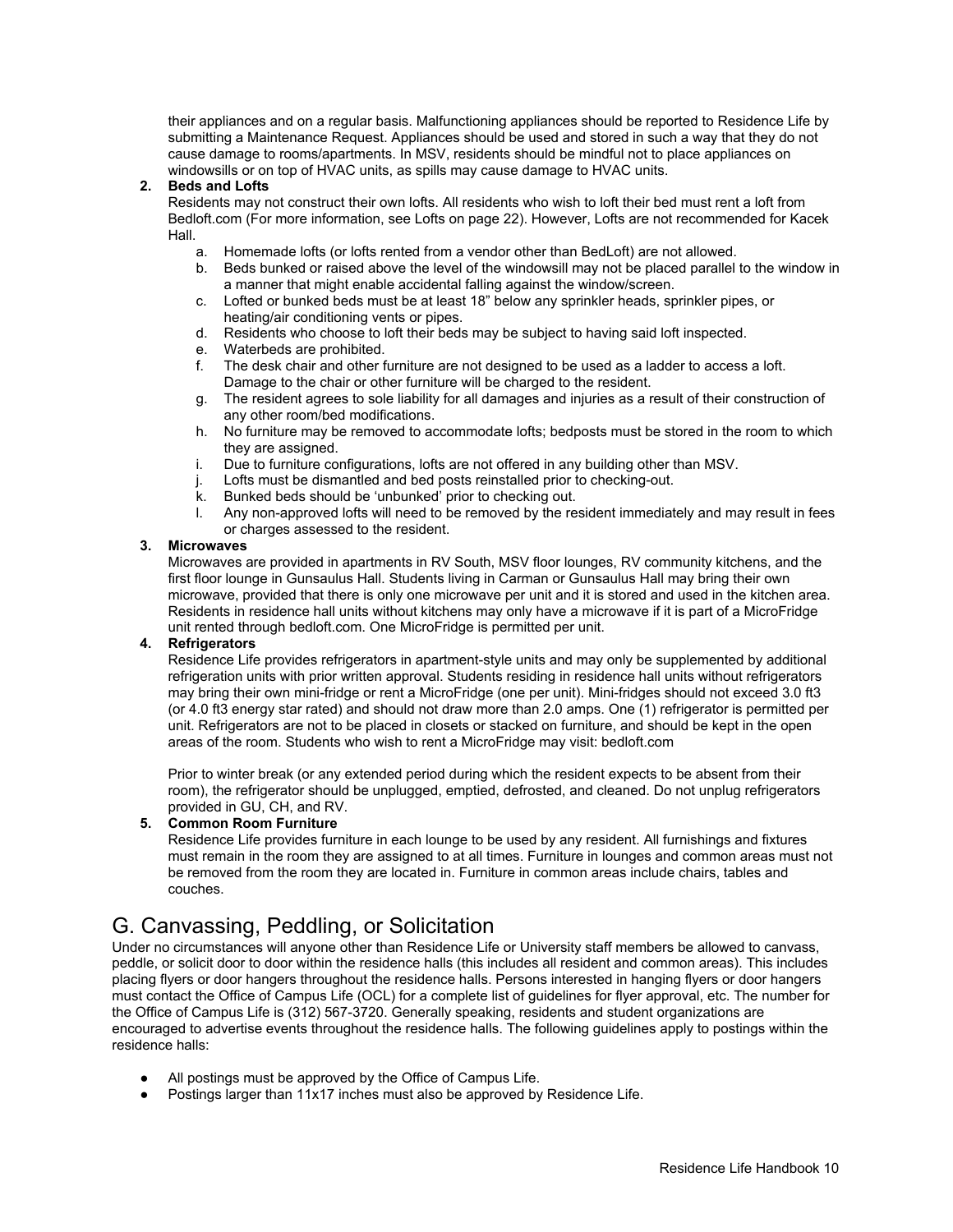- Postings must be for a specific event with a specific date and must be removed within 48 hours after the event. Semester-long postings are not permitted. If no date is included, the posting will be approved for two weeks
- Approved postings may be posted immediately by the student(s) or organization(s) responsible or turned into Residence Life to be posted within 72 business hours. Postings submitted less than 72 hours before an event may not be posted.
- Residence Life may require contact information to be provided with postings.
- Only one (1) approved posting per event may be posted in designated posting areas as outlined in the posting policy. (See Advertising and Events on page 7.)
- Advertisements/postings may not be placed on Community Desks.
- Advertisements/postings may not block windows, doors, or security cameras.
- Advertisements for off-campus housing options are strictly prohibited within the residence halls/apartments, even if approved for posting by the Office of Campus Life.
- Postings may not include offensive or derogatory language or images.
- Organizations not in compliance with guidelines will be reported to OCL. Students not in compliance may lose posting privileges and may be subject to the Conduct Process.
- Only masking or painters tape should be used to hang postings. The costs associated with damages caused by postings may be assessed to the responsible party/parties.

In the interest of sustainability, students and organizations are encouraged to take advantage of the Media Boards located in the residence halls and across campus. Media Board slides are subject to all posting policies. To add a slide to the Media Boards, please email your posting as a PowerPoint slide or picture to [campus.life@iit.edu](mailto:campus.life@iit.edu) or use the hashtag #IllinoisTechTV on Instagram or Twitter.

Residence Life reserves the right to remove any signs, flyers, or other postings that do not comply with these guidelines or the Campus Life posting policy. Posting policies are subject to change; please contact Residence Life with any questions.

The apartments, residence hall rooms, or any common space are allocated as residential space. Residents may not run private businesses, other commercial endeavors, or solicit sales from apartments/suites/rooms (examples: hair-cutting, MaryKay, Avon, etc.). Use of university telephones, email, and mailboxes for private business/commercial endeavors is prohibited.

Solicitation on behalf of political candidates within apartments/residence halls is prohibited.

## <span id="page-10-0"></span>H. Residential Community Standards

Residents of individual floor communities may, by majority vote, create and/or adjust some policies for that floor. Due to the unique layout of RV, Carman, and Gunsaulus, residents of an apartment/suite may also determine community standards for an individual apartment/suite.

- Residential Community Standards must be voted upon during an advertised floor meeting at which  $\frac{3}{4}$  of the residents of that floor (including the Resident Advisor) are present.
- Implementation of a Residential Community Standards is subject to the approval of the Resident Advisor of the floor and the Residence Hall Director of the building/complex.
- Residential Community Standards may not infringe upon the individual rights of any resident.
- Residential Community Standards may not violate any Residence Life or Illinois Tech policies.
- Certain policies may not be adjusted under the Residential Community Standards policy; for example, community bathrooms in MSV may only be used by persons of the gender for which that bathroom is designated.
- During finals week, 24-hour Quiet Hours are always in force and may not be adjusted by Residential Community Standards.
- Residence Life reserves the right to deny, change, or suspend any and all Residential Community Standards.

## <span id="page-10-1"></span>I. Confiscated

Residence Life reserves the right to confiscate any items that violate and/or are used to violate any Illinois Tech or /Residence Life Policies and/or state/federal law. In instances in which an item violates state/federal laws, Public Safety and/or Chicago Police may be involved.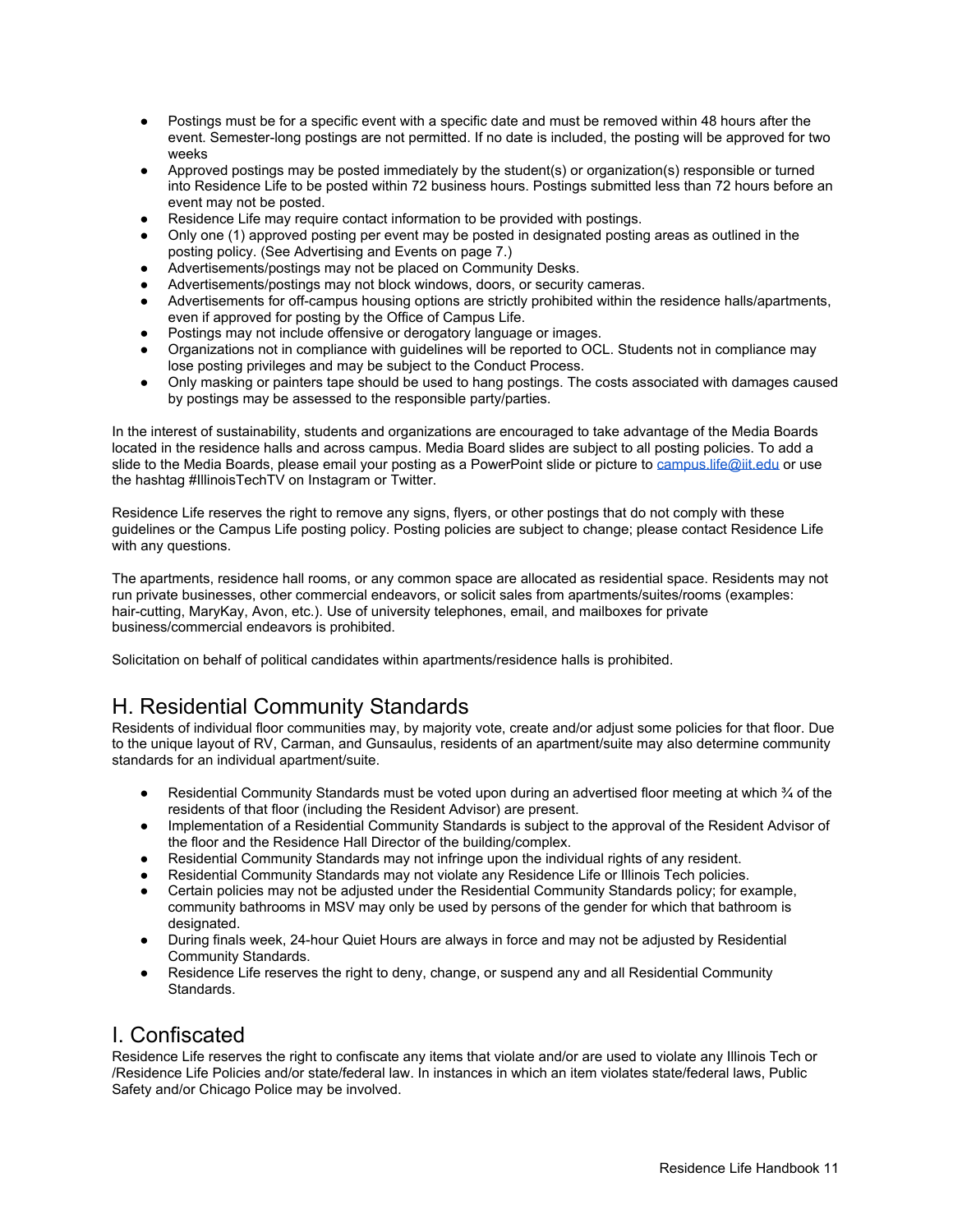Residence Life staff may also remove personal items left in common areas or items left in rooms outside of contract dates. Items confiscated by Residence Life may be stored at the discretion of Residence Life until the first day of June each year, after which, the items will be donated or disposed of.

In most cases, when an item is confiscated, the resident will receive a confiscation receipt, which they must supply along with identification to receive confiscated items. Upon having a confiscated item returned, the resident must provide sufficient proof that the item is being removed from Residence Life facilities. Residence Life reserves the right to withhold confiscated items until such a date that removal from campus can be guaranteed, for example the end of a Room and Board Contract. Residents will have the opportunity to ship or bring confiscated items to their permanent residence. Items such as alcohol that are involved in a policy violation will not be confiscated/stored, instead, residents will be required to dispose of the alcohol by pouring it down a drain while supervised by staff.

Confiscated items will be disposed of on or around the first day of June each year, if not retrieved by the owner. Residence Life assumes no responsibility for the damage or loss of confiscated items. Illegal items or substances will be confiscated by Public Safety or Chicago Police.

## <span id="page-11-0"></span>J. Entry to Room, Suite, and/or Apartment

Entry to a resident's room, suite, or apartment is restricted to the resident(s) assigned to that space. Entry to a room, suite, or apartment by a non-Residence Life staff person not assigned to a particular room, suite, or apartment without receiving permission is prohibited.

Residence Life appreciates residents' desire for privacy and will do all it can to protect the privacy of individual residents. It is, however, occasionally necessary for Residence Life to exercise its contractual right to enter the rooms, suites, and/or apartments of residents. Residence Life staff members may enter a room only for job-related purposes and shall adhere to the policy of the department that entrance to residents' rooms by Residence Life staff is kept to a minimum to assure the occupants' privacy. Residence Life staff members will always announce themselves and allow residents the opportunity to grant access prior to keying-in for job-related purposes.

The room and/or apartment door should be locked for security purposes. Residence Life staff may allow other University staff members, including Illinois Tech Public Safety, to enter a room, suite, and/or apartment in an escorted manner for the purpose of contacting an individual in a residence hall room. Residence Life will not allow non-University staff access to apartments/suites/rooms, with the exception of contractors or other authorized maintenance personnel. The authority to enter a resident room is established under the following conditions:

- Residence Life staff may enter rooms or apartments to ensure the discontinuance of rule violations (this includes entering to turn off an alarm clock sounding without the resident being in the room, etc.). Residence Life staff may require immediate removal of items in violation of the contract (e.g. appliances, pets, alcohol, improper lofts, candles, etc.)
- If the resident(s) is/are absent from the room or apartment and Residence Life staff members have reason to believe that entry is necessary to investigate possible emergency situations endangering health or safety, the staff may enter without notice. (This includes shutting an open window in cases of high wind or cold conditions if members of the suite, apartment, or community complain.)
- University staff members, including Public Safety, may enter rooms or apartments without notice in the execution of a search warrant, when an emergency threatens health or safety, or with the consent of the occupant of the room.
- Residence Life staff may enter rooms or apartments with advance notice and at reasonable times, when possible, for necessary maintenance of areas, to remove unauthorized Residence Life property, for inspection to determine occupancy where there is a possibility the room has been vacated and for staff performance of routinely scheduled inspections. Residence Life is not obligated to provide advance notice for minor maintenance and repair activities for which a Work Order has been initiated.
- The vacating of a resident is considered to be advance notice to the roommate, suitemates, or apartment-mates that Residence Life will be entering the room to inspect and clean the vacated space.

Residence Life will not allow non-University staff (Including by limited to: Parents/Guardians or other family members; friends or significant others including spouses without a contractual right to enter; guests; suitemates) access to a resident's room without written consent from the resident.

Any concerns regarding room entry should be directed to the Residence Hall Director responsible for the building in which the concern is raised.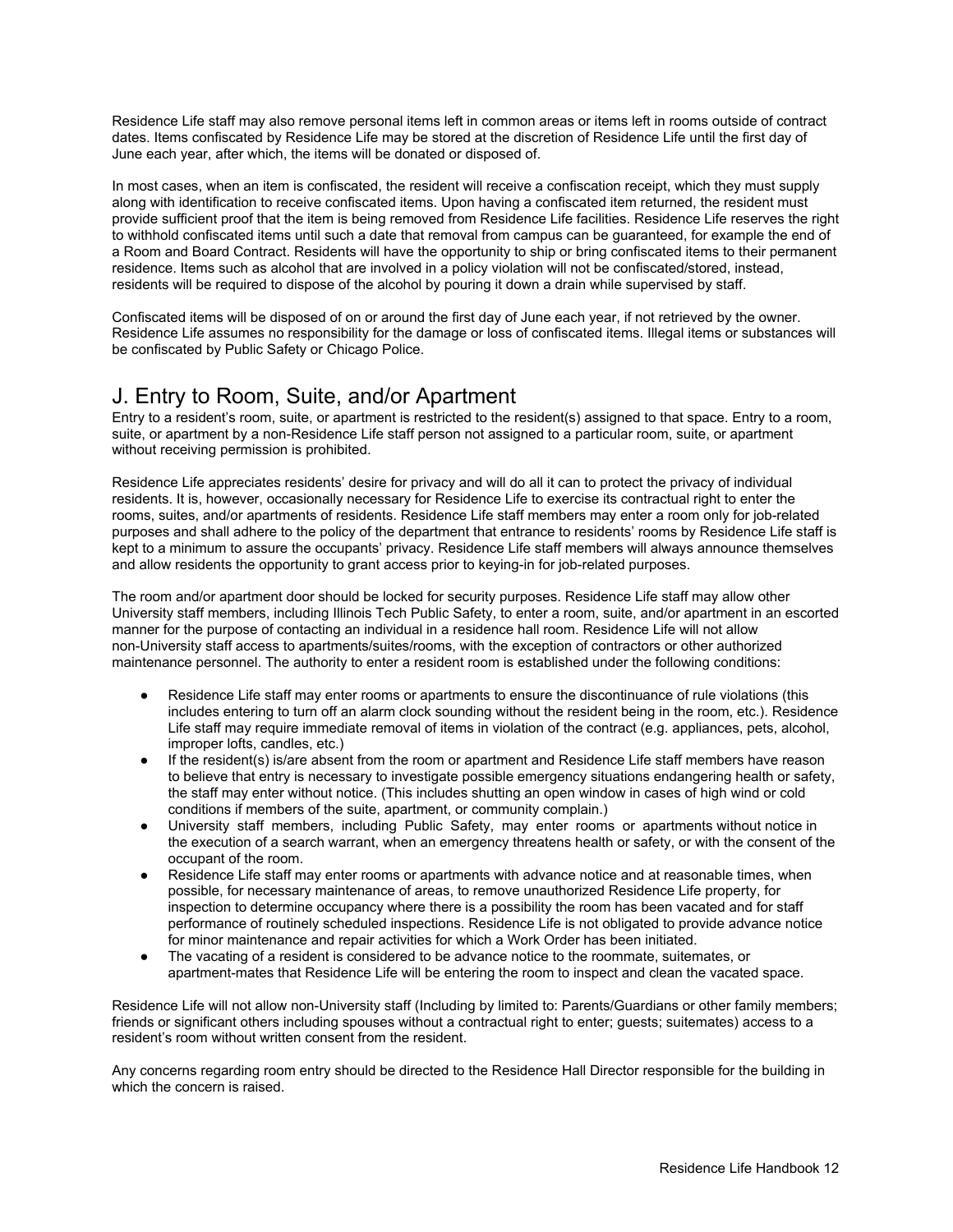Please note that it is the policy of Residence Life that all staff, including custodians and contractors will lock an apartments or residence hall room door any time that they have entered the room, regardless of how the door was found (i.e. if a resident leaves their door unlocked and a staff member enters the room/apartment for an inspection, repair, etc. the staff member will lock the door upon exiting the room/apartment). A resident who is locked out of their room as a result will need to utilize the lockout procedure and is subject to any associated fees. The only exception to this portion of the policy is during scheduled Community Inspections.

## <span id="page-12-0"></span>K. Gambling

Gambling, including online gambling, betting on athletic events, or the possession of gambling devices where winnings involve cash exchange in Residence Life facilities is prohibited.

## <span id="page-12-1"></span>L.. Guests and Visitors

Residence Life welcomes residents to host guests and/or visitors within the residence halls. Guests and Visitors are subject to all Residence Life and Illinois Tech policies, violations of any of these policies may result in the loss of host/guest/visitor privileges. A resident host is responsible for informing their guests/visitors of all Illinois Tech and/or Residence Life rules, regulations, and policies.

#### **Common Terms**

- A **Resident Host** is a student within the building in which the resident is assigned. Only Resident Hosts are allowed to host quests/visitors.
- A **Guest** is a student who resides in any Illinois Tech residence hall and/or is a member of Omega Delta but is visiting within a residence hall other than the one to which he or she is assigned.
- A Visitor is a person who does not live in any Illinois Tech residence hall nor is a member of Omega Delta.
- The **Community Desk Assistant** at the residence hall entrance registers a Guest/Visitor when the guest/visitor is accompanied by their Resident Host.

*Being a Resident Host, Guest, or Visitor is a privilege, which may be revoked for any and all hosts/guests/visitors at the discretion of Residence Life*.

**1. Due to the COVID-19 pandemic, the Office of Residence Life has issued the following** *temporary guidelines* **regarding the guest and visitor policy.**

*Changes to these measures should be expected. Changes may be communicated electronically and using media boards on campus. The [COVID-19](https://www.iit.edu/COVID-19) website will have updated information as appropriate.Failure to follow these measures is a violation of the Code of Conduct.*

- a. To help ensure the healthy and safety of our residential community, residence hall visitation may be suspended if necessary based on city, state and university conditions. Some exceptions may apply. If this policy is activated, only residents officially assigned to a particular room/suite/apartment/building are permitted to be physically present in those spaces.
- b. Non-residents and campus residents assigned to another building may not be permitted in any residence hall.
- c. The occupancy of an assigned room, shall not exceed the occupancy limits of the assigned room.
- 2. A Resident Host is responsible for the actions of the resident's guests/visitors and may be subject to disciplinary action and/or held financially and/or contractually liable for any damages caused by the resident's guests/visitors, even if the Resident Host is not with their guests/visitors at the time of the incident, provided the guest/visitor is currently registered under that resident.
- 3. A Resident who is a Guest in another residence hall may also be subject to disciplinary action for policy violations committed by the Guest and/or their Resident Host.
- 4. A Guest/Visitor must be accompanied/escorted by their Resident Host at all times.
- 5. All Residence Life residents may access all residence halls between 8AM- 12AM. Between 12AM-8AM a resident visiting within a residence hall other than the residence hall to which the resident is assigned is considered a Guest and must be accompanied by a Resident Host.
- 6. Any Guest who enters a residence hall to which they are not assigned before 12AM but who plans/happens to stay past 12AM must register with a Resident Host in order to remain in the residence hall.
- 7. A Resident Host may register Guest(s)/Visitor(s) at any time of the day, provided that the Guest(s)/Visitor(s) and Resident Host are present.
- 8. A Member of Omega Delta is considered a Guest between 12AM-8AM in any residence hall, except for MSV or a hall to which they are assigned.
- 9. Any person who is not a resident of any Illinois Tech residence hall is considered a Visitor. Visitors must be accompanied by a Resident Host at all times while within the residence halls.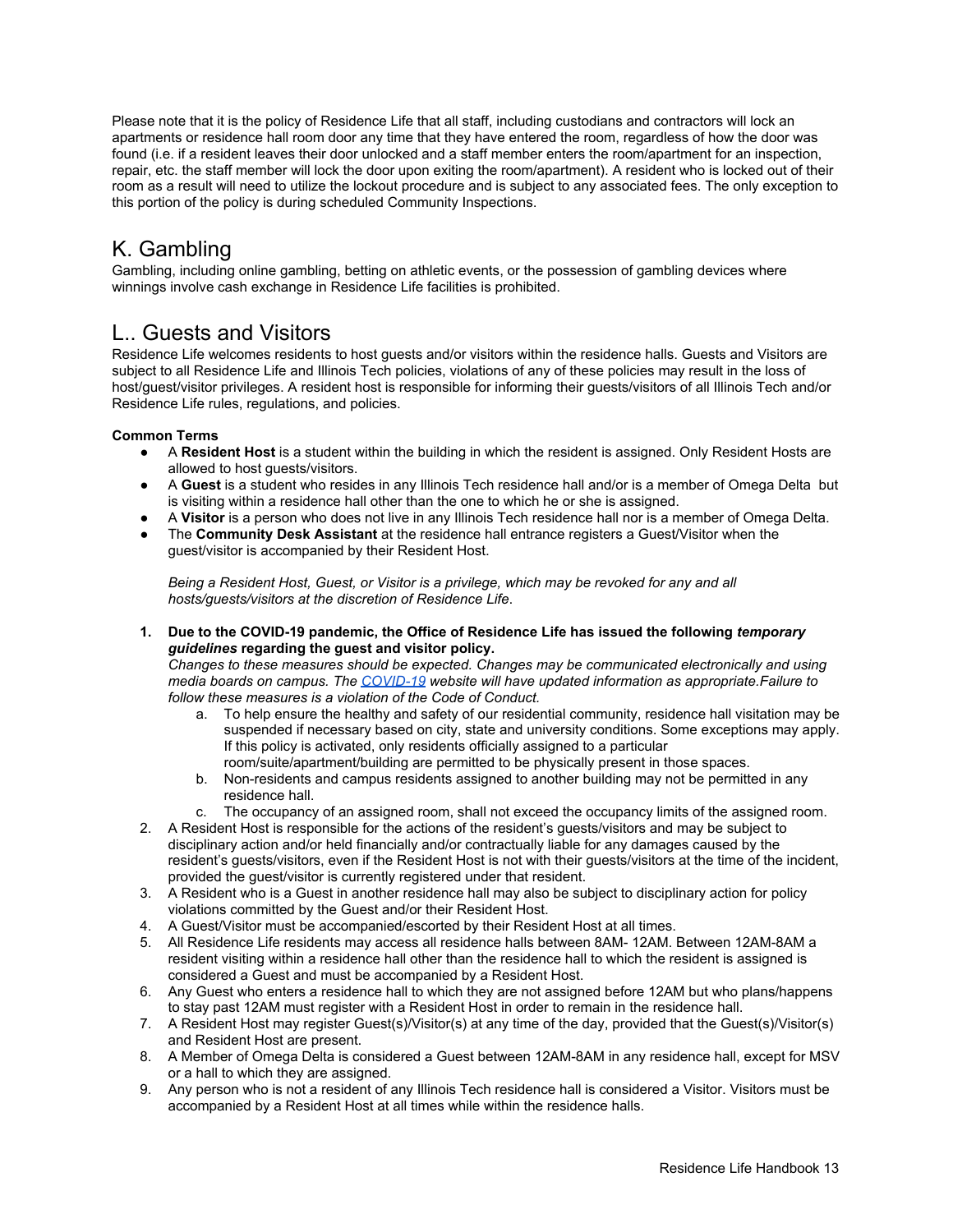- 10. A Resident may host guests/visitors in the residence hall to which they are assigned.
- 11. A Resident may host up to 3 guests/visitors at a time.
- 12. A Resident may host overnight guests/visitors no more than 3 nights in a 14-day period, whether one guest/visitor or multiple.
- 13. An overnight Guest/Visitor may be hosted no more than 3 nights in a 14-day period, whether one resident host or multiple.
- 14. An overnight Guest/Visitor is anyone who enters and/or remains in a residence hall to which they are not currently assigned between 2AM-6AM.
- 15. A Guest/Visitor is not permitted to stay overnight unless that Guest/Visitor is sleeping in the room to which their Resident Host is assigned, and said host is present in that room.
- 16. A Resident Host/Guest/Visitor who exceeds the overnight guest/visitor limit may face disciplinary action, including loss of host/guest/visitor privileges.
- 17. In McCormick Student Village, guests/visitors must use only those bathrooms designated for use by individuals of the gender with which they identify.
- 18. A Resident Host must have a valid Illinois Tech ID in order to register/escort a Guest/Visitor.
- 19. All Guests and Visitors must have proper identification in order to be registered. Proper identification includes: passport, driver's license, state/military ID, other government issued ID, or a current Illinois Tech/partner institution ID.
- 20. Guests and Visitors without proper ID may not enter the residence halls.
- 21. A Visitor under the age of 16 may be exempt from showing an ID, but must provide contact information of their parent/guardian upon being registered.
- 22. Upon being registered, a guest/visitor is given a guest/visitor badge, which that guest/visitor should carry at all times while within the residence hall. This badge must be produced and/or forfeited upon request by Public Safety or Illinois Tech Staff (including Resident Advisors).
- 23. A Guest/Visitor must sign-out upon leaving the residence hall in which they are hosted by notifying the Community Desk Assistant.
- 24. A Guest/Visitor returning to the residence hall in which they are being hosted within 30 minutes may return without reregistering, provided they do the following: (a) The Guest/Visitor must notify the Community Desk Assistant (CDA) upon exiting; (b) the Guest/Visitor must leave the guest/visitor badge with the CDA; (c) the Guest/Visitor must return within 30 minutes; and (d) the Guest/Visitor must be accompanied/escorted by their original Resident Host upon returning to the residence hall.

The Guests and Visitors policy allows for 24-hour visitation on all floors in the residence halls. Floor communities may, by majority vote, choose to restrict these hours. Roommates, suitemates, and/or apartment-mates may choose to restrict these hours within their assigned room/suite/apartment by completing a Roommate Agreement; Guests/Visitors must comply with any stipulations of such an agreement.

Any resident/guest/visitor present in a room where a violation of Residence Life and/or Illinois Tech policies is discovered, may, at the discretion of Residence Life staff, have their host/guest/visitor privileges immediately and temporarily suspended prior to a conduct hearing.

## <span id="page-13-0"></span>M. Heating and Air Conditioning

Once the heating season begins and heat is on, residents should adjust the temperature and fan settings to achieve the desired climate. Heating of the residence halls begin on or around October and cooling begins on or around May. Residents of McCormick Student Village should not turn off the heating unit in the room and/or leave windows open.

- 1. Covering the heating units and/or vents with paper, cardboard, linen, etc. is strictly prohibited. Covering the vents poses a potential fire hazard.
- 2. Turning off heating units and/or leaving windows open may cause heating coil pipes to freeze and rupture, residents will be held financially responsible for any damages (including, but not limited to: custodial cleanup, replacement or repair to the heating unit, carpet cleaning/replacement, and furniture replacement) caused by burst pipes if it is determined that damages were caused by residents, through intention or negligence.
- 3. A resident may not install auxiliary heating or cooling devices, including, but not limited to: space heaters, heat lamps, window air conditioners, or spot coolers.
- 4. Residents of Fowler, CH, and GU are provided with a spot cooler installed by Residence Life staff; spot coolers must remain in the unit in which they are installed for the duration of the calendar year. Residents with concerns should contact the Office of Residence Life.
- 5. Spot coolers may not be removed or transferred without written approval from the Operations Manager.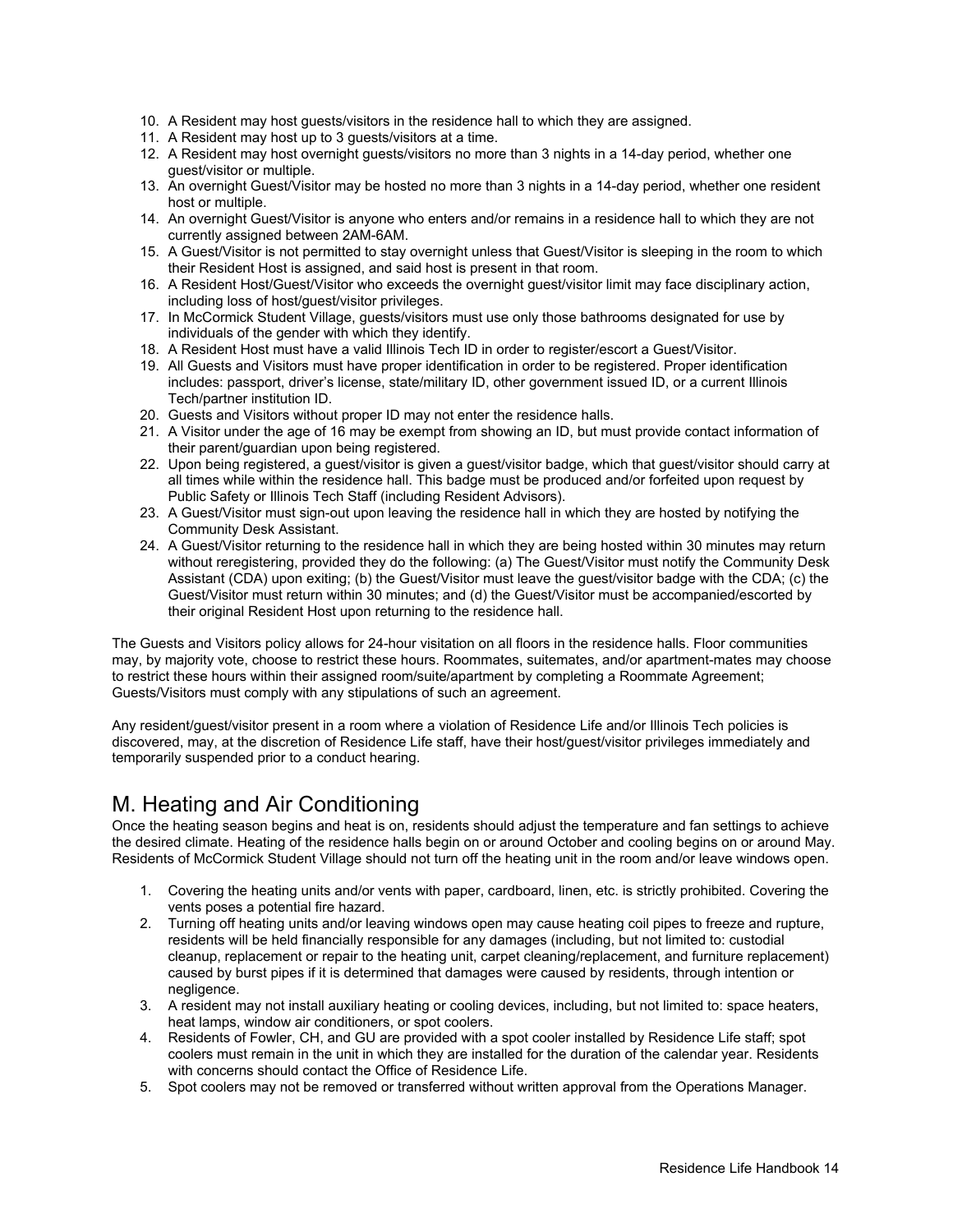A resident experiencing heating/cooling concerns in their room or hall should enter a Maintenance Request.

## <span id="page-14-0"></span>N. Identification

The HawkCard is your picture identification card given to you by the Illinois Institute of Technology through Access Card and Parking Services (ACAPS). Your identification also gives you access to any residential building that you are assigned to.

- 1. Residents have the responsibility to carry their HawkCard (University ID) with them at all times and to show their HawkCard to Illinois Tech Staff or Illinois Tech Public Safety as requested.
- 2. Residents must demonstrate proof of Residence Life residency at the request of any University officer acting within the guidelines of their employment. A University ID is the only acceptable proof of residency at the entrances to Residence Life buildings or events.
- 3. Guests will be allowed access to the residence halls only when registered and accompanied by a resident and an ID/Office of Residence Life guest badge are presented and approval has been given to enter. If a proper ID is not presented by the guest, access will be denied.
- 4. University IDs are non transferable. Residents may not allow anyone to use their ID to gain entrance to Residence Life buildings. Residents may not be signed in by another resident if they fail to show proof of residency. If a resident does not have an ID with them when asked to show their identification and/or "tap-in", Residence Life reserves the right to verify information on their driver's license or picture ID.
- 5. Failure to provide proof of identity may restrict a resident from service or entrance.
- 6. Residents/guests may not present as valid, falsify, alter, duplicate, or request the unauthorized falsification, alteration or duplication of a University ID. This includes permitting another person to wrongly use the ID with the intent to obtain University services, privileges, or goods.
- 7. Acceptable identification for guests includes Illinois Tech, VanderCook, or Stuart University ID, military ID, driver's license, passport, state ID, or any other official government picture identification. If a guest/visitor is 16 years and older, they need to show some form of acceptable identification. Any University official may confiscate false, altered, or duplicate University IDs used in violations of this

contract or any other University rule. Situations in which a resident or guest is in possession of a false ID may be referred to Illinois Tech Public Safety.

Residents and their guests may not give false or misleading information or fail to give proper identification to representatives of the University acting within the guidelines of their employment. Impersonating another person (including staff) is prohibited.

## <span id="page-14-1"></span>O. Key and Access

#### 1. **Keys:**

Residents of MSV, GU, and CH are provided one (1) key for their assigned room and one (1) key for their assigned mailbox. Residents of RV and KH are provided one (1) key for their assigned mailbox. Mailbox keys must be obtained from the MTCC Post Office. Lost or unreturned keys will result in a replacement fee assessed to the student account. In RV and KH, the HawkCard functions as a room key. These keys are the property of Illinois Tech and are loaned to the resident only as long as the resident may rightfully occupy their assigned residence hall room. Assigned keys may not be delivered, surrendered, or otherwise relinquished to another person without written permission of Residence Life. Keys cannot be duplicated or modified. Residents who lose or fail to return their room/apartment keys may be assessed a lock change and a key replacement fee per key. Residents may not modify, remove, or supplement university locks and may not use realtor key boxes or similar.

Unauthorized possession, duplication, or modification of keys may result in disciplinary action.

The resident must return all appropriate keys to the Office of Residence Life and/or the MTCC Post Office Life immediately upon termination of contract or upon receiving a reasonable request to do so from an Illinois Tech staff member. Violations of any provision of this policy including, but not limited to, failure to return keys to Illinois Tech because of theft or loss, will result in a lock-change fee and may be grounds for declaring the resident in breach of the Room and Board Contract and/or additional disciplinary action.

A resident whose keys are stolen, must submit a copy of the related police report in order to have a lock-change fee reversed and/or removed from their student account.

#### **2. Access:**

The HawkCard issued to the resident allows entry into the residence halls only so long as the resident may rightfully occupy the residence hall room to which the resident was assigned. Residents may not lend their HawkCard to any other person. Unauthorized use of a HawkCard will result in disciplinary action.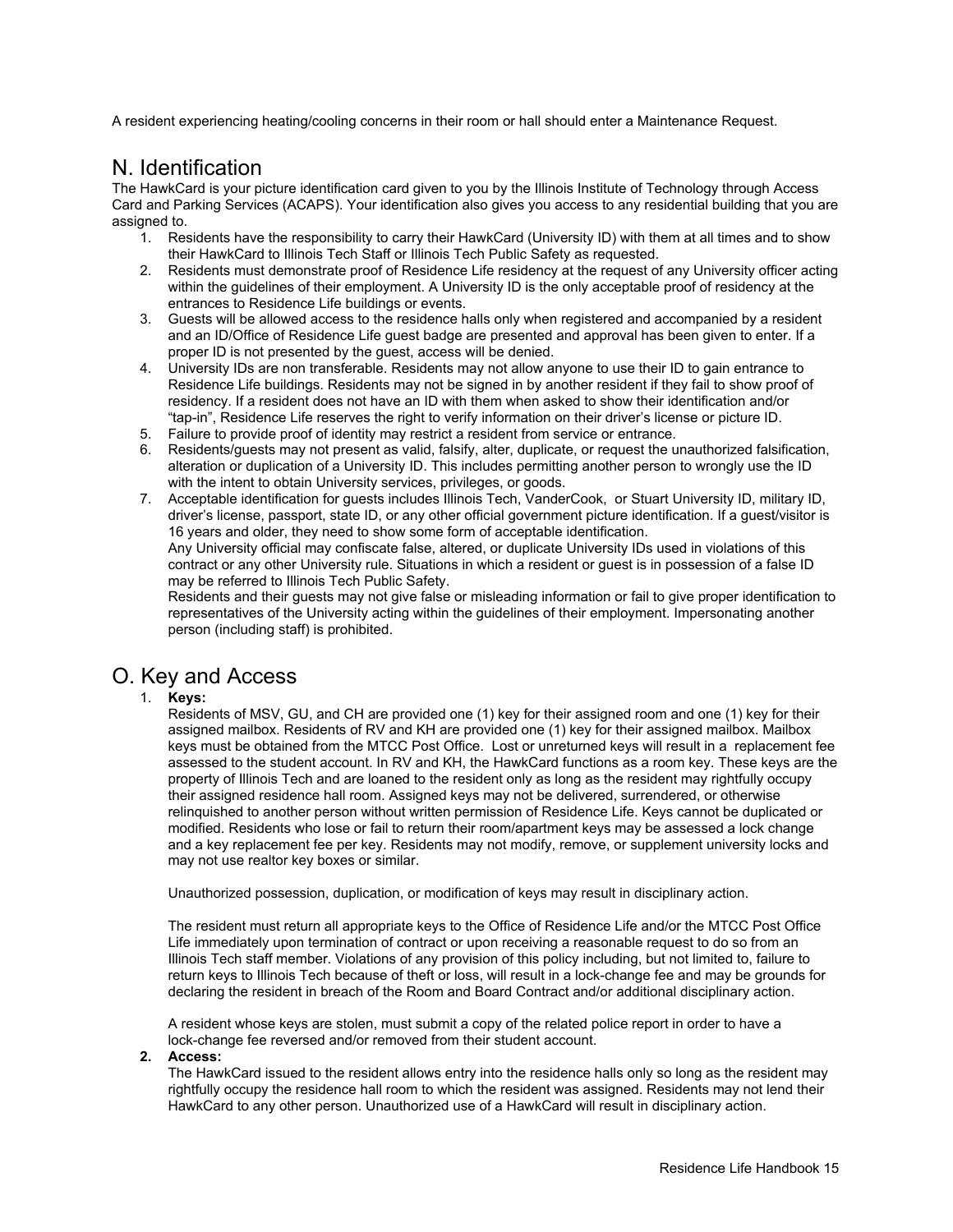Each resident has access to MSV, RV, KH, CH, and GU, through their HawkCard. Your HawkCard is the identification card issued to each student by Access Card and Parking Services (ACaPS). This card also acts as the meal pass for all meal options at Illinois Tech. Residents of MSV, RV, CH, and GU have access to all residence halls between 8:00AM and 12:00PM. Upon entrance, all residents must tap their ID at the card reader on the front desk. If an incident occurs which compromises the safety and well-being of the residents of any complex due to this policy, residents will only be given access to their complex. All visitors must be signed in. Unauthorized access to any areas in the residence halls is strictly prohibited.

Residents must carry their HawkCard at all times to enter the residence halls and/or use their meal plan. Residents who cannot show a valid ID may be denied access to the building and will be unable to use their meal plan. Lost or broken HawkCards must be reported to ACaPS immediately and be replaced within one business day of being reported as lost or damaged. A replacement fee will be charged for all lost, stolen, or damaged HawkCards. ACaPS may replace malfunctioning cards at no cost.

Upon request, residents are required to show a HawkCard to Illinois Tech staff acting in an official capacity. This includes, but is not limited to, professional and student staff in Residence Life and Public Safety.

To ensure a safe community environment for all residents and their guests/visitors, Residence Life enforces the following Community Desk procedures:

- Upon entering a residence hall, all residents and guests are required to scan their Illinois Tech ID at the front desk. Visitors must show their visitor badge after being registered.
- All Guests and Visitors must be registered by a Resident Host, as outlined in
- If a resident does not have their HawkCard, the Community Desk Assistant must manually verify their residency in the database. The resident must provide their Campus Wide ID number.

If a resident reports their HawkCard lost, stolen, or damaged between 8:30AM and 5PM Monday through Friday, that resident will be sent to Access Card and Parking Services for a new HawkCard. There is a charge for a replacement HawkCard. Outside of these hours, a resident may be issued a temporary ID card by Residence Life staff at no cost, provided it is returned on the next business day.

## <span id="page-15-0"></span>P. Noise

The realities of community living dictate that individuals respect community needs for the moderation of noise. Residence Life encourages residents to confront one another when noise is infringing on an individual's right to an environment conducive to sleep and studying. Residence Life staff members may confront individuals at any time for noise violations, even when no specific complaint has been issued, in order to preserve communities conducive to learning within the residence halls. Every resident has the right to request quiet from any other resident and/or that resident's guests/visitors. When trying to estimate noise, residents are encouraged to think in terms of maintaining a level that would allow a neighbor to sleep or study undisturbed at any time.

Residence Life suggests that residents limit the size of sound equipment and use headphones whenever possible. Residence Life may require the removal of, at the expense of the resident, sound equipment that causes disturbances.

- 1. Official Quiet Hours suitable for undisturbed study or sleep are 10:00PM until 8:00AM Sunday through Thursday and 12:00AM (midnight) until 10:00AM Friday and Saturday, unless otherwise agreed upon among the residents of the community. (See Article III, Section I)
- 2. Courtesy quiet hours are in effect 24 hours a day.
- 3. During Final Exam Week (beginning on the day prior to the start of exams and ending on the day after the end of exams) 24-hour Quiet Hours are in effect.
- 4. Each community will have the opportunity to create their own quiet hours by majority vote provided that quiet hours are not adjusted during finals week. Each resident and their guest(s)/visitor(s) must show reasonable concern for the rights of roommates, suitemates, other residents, and their guests.
- 5. During quiet hours, stereos, radios, televisions, musical instruments, etc., may not be played at a level that demonstrates a lack of consideration for the rights of others, including the off-campus community.
- 6. Yelling or using "bull-horns" (or any other loud noise) directed outside the windows is an incredible nuisance for all community members, and is strictly prohibited.
- 7. Stereo bass has a unique ability to travel through room walls; even if the overall noise level is relatively low. Residents are encouraged to check with their surrounding community members if concern exists about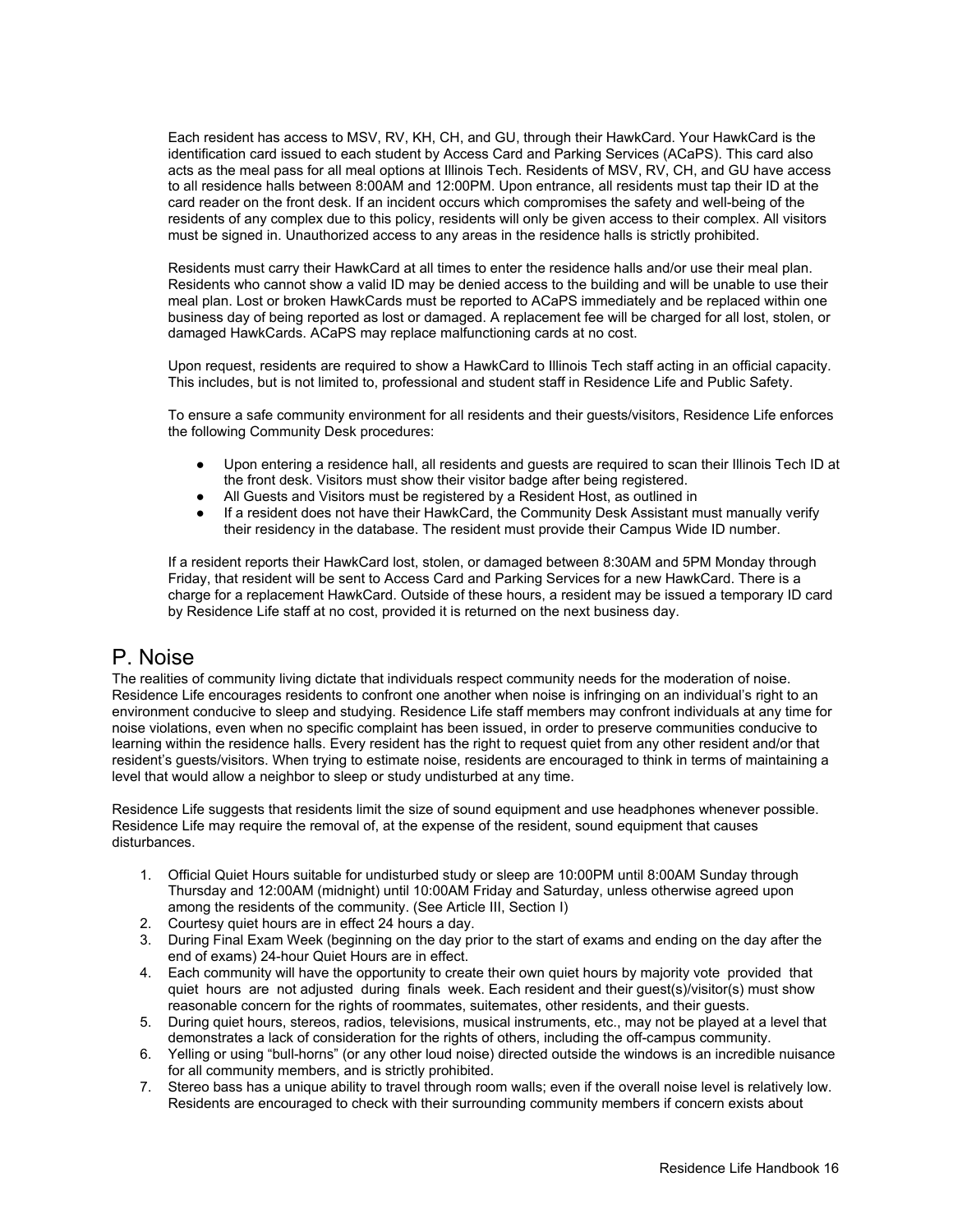noise level or bass. As in other violations of the noise policy, Residence Life may remove sound equipment if stereo bass is negatively impacting the community.

- 8. Amplifiers are not permitted in the residence halls (except for VanderCook students, with approval from Residence Life).
- 9. Residents are responsible for excessive noise caused by their guests.
- 10. All residents and guests/visitors in a room/area where the noise policy is being violated will be held responsible for the behavior, even if they are not being loud. Therefore, if a resident is in an area where others are violating the noise policy, the resident should immediately confront the behavior, and/or leave and report the incident.

## <span id="page-16-0"></span>Q. Pets

Pets or other animals are not allowed in residence halls, even for visits. Service Dogs and/or Emotional Support Animals are not considered pets and are allowed, though a resident may be asked to show proof of Service Dog certification, etc. The only exception is fish, maintained to meet acceptable health standards in an aquarium or fishbowl (the tank must be 10 gallons or smaller and may be subject to approval by ORL staff). Residence Life is not responsible for any loss to personal items (including animals) due to interruption of service (e.g. electricity or heat). Residence Life reserves the right to remove pets at the expense of the resident.

## <span id="page-16-1"></span>R. Room Condition Forms

Room Condition Forms (RCFs) are used to verify the condition of a room prior to the arrival of the resident(s) assigned to that space and upon departure of the resident(s). Each resident is responsible for completing the "Resident Inspection" portion of the RCF upon checking in and submitting the form within the provided timeline by the Office of Residence Life staff. Room Condition Forms are accessed online; it is the resident's responsibility to verify the items noted on the "Initial Staff Inspection" portion of the RCF and to record any discrepancies before submitting the RCF. Residents must report necessary repairs, if noted, by submitting a Maintenance Request. Upon checking out, Residence Life staff uses the Initial Staff and Resident Inspections to verify the condition of the room.

- 1. Failure to complete and submit an RCF by the deadline indicated will result in the Resident Inspection being autocomplete with the conditions indicated by staff.
- 2. Residence Life reserves the right to verify damages recorded in the "Resident Inspection" portion of an RCF that were not recorded in the "Initial Staff Inspection".
- 3. Any damages not recorded in either the "Initial Staff Inspection" or "Resident Inspection" portion of the RCF but recorded in the "Final Staff Inspection" portion may be assessed to the resident(s) of the room.

## <span id="page-16-2"></span>S. Room And Suite/Apartment Care

- 1. Residents are responsible for the physical cleanliness and safety of their room, suite, or apartment (including bathrooms, kitchens, etc. in apartments and suites) and must periodically clean, dispose of waste, and otherwise maintain the sanitation and safety conditions of their room, suite, or apartment (this includes the bathroom, kitchen, or other common areas of the suite or apartment); residents are expected to recycle materials by placing them in the proper compartment of recycling containers.
- 2. Alteration of the physical structure of the room/suite/apartment is prohibited. Any such alterations will be removed and the cost of the removal and/or the repairs will be assessed to the resident(s) responsible.
- 3. No construction, decoration, or arrangement of furniture shall be introduced that creates an unsafe condition, blocks the door, or prohibits safe exit. ( If the room is built in such a way that causes issues for following the specific guidelines regarding bed/loft placement, please speak to a Residence Life staff member.
- 4. All electrical cords must have UL listing and be used in a manner that does not pose a safety hazard (e.g. under rugs, more than one cord per socket, etc.).
- 5. Taping objects to walls/furniture is not recommended. Any resulting damage is the responsibility of the resident.

## <span id="page-16-3"></span>T. Sports

1. Playing sports in public areas, lounges, hallways, or rooms, including in-line skating, roller-skating, skateboarding, bicycle riding, and throwing or dribbling any kind of object (e.g. softball, basketball, football, Nerf ball, Frisbee, etc.) are not allowed in the residence halls or apartment facilities. Residents should exercise caution when partaking in any of the above listed activities on campus sidewalks, roadways, and parking areas. Residents should use areas specifically designated for these activities.